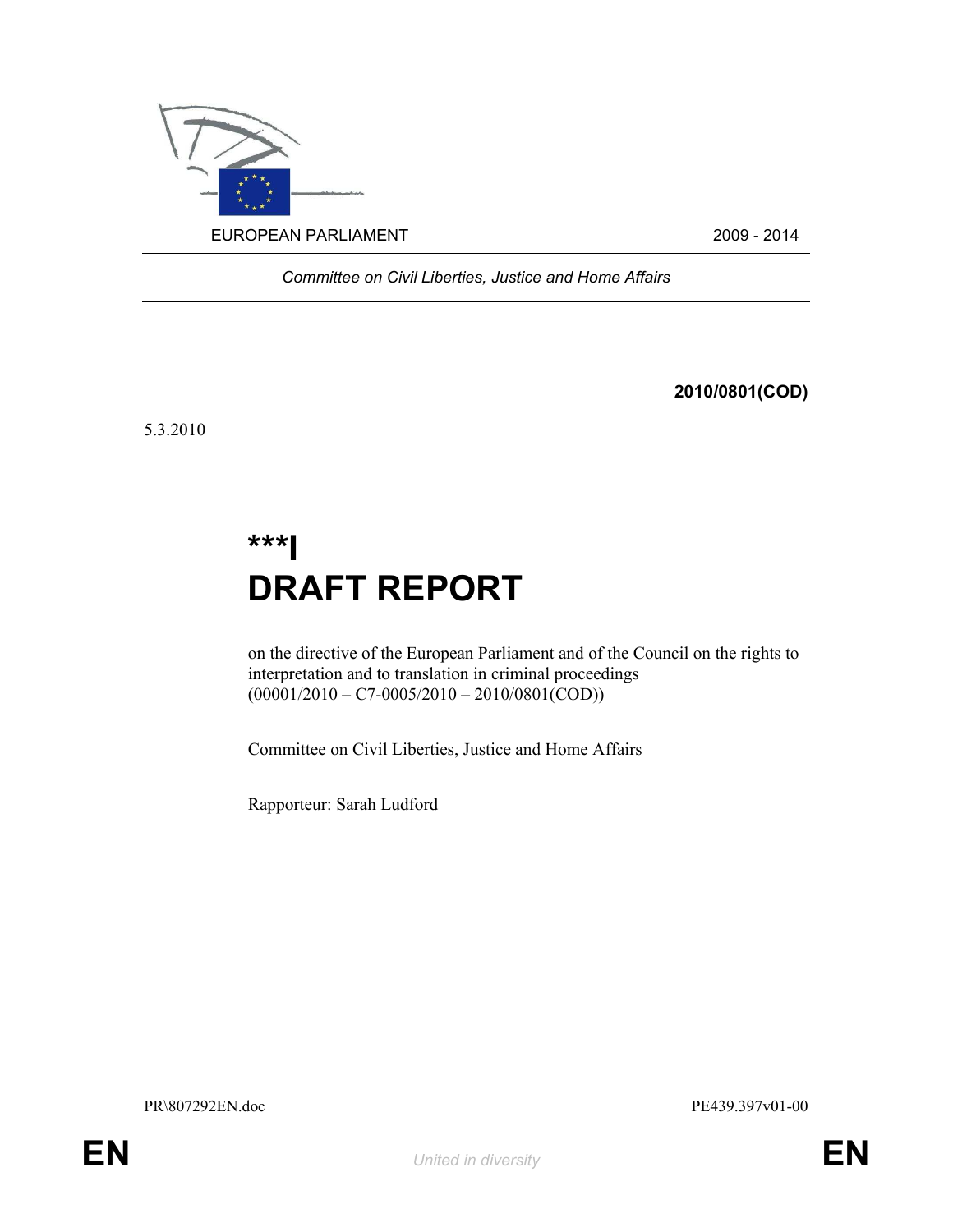#### Symbols for procedures

- Consultation procedure
- \*\*\* Consent procedure<br>\*\*\*I Ordinary legislative
- \*\*\*I Ordinary legislative procedure (first reading)<br>\*\*\*II Ordinary legislative procedure (second reading)
- \*\*\*II Ordinary legislative procedure (second reading)
- Ordinary legislative procedure (third reading)

(The type of procedure depends on the legal basis proposed by the draft act.)

#### Amendments to a draft act

In amendments by Parliament, amendments to draft acts are highlighted in **bold italics**. Highlighting in normal italics alerts the relevant departments to parts of the draft act which may require correction when the final text is prepared – for instance, obvious errors or omissions in a language version. Suggested corrections of this kind are subject to the agreement of the departments concerned.

The heading for any amendment to an existing act which the draft act seeks to amend includes a third and fourth line identifying respectively the existing act and the provision in that act affected by the amendment. Passages in a provision of an existing act that Parliament wishes to amend, but the draft act has left unchanged, are highlighted in bold. Any deletions that Parliament wishes to make in passages of this kind are indicated thus: [...].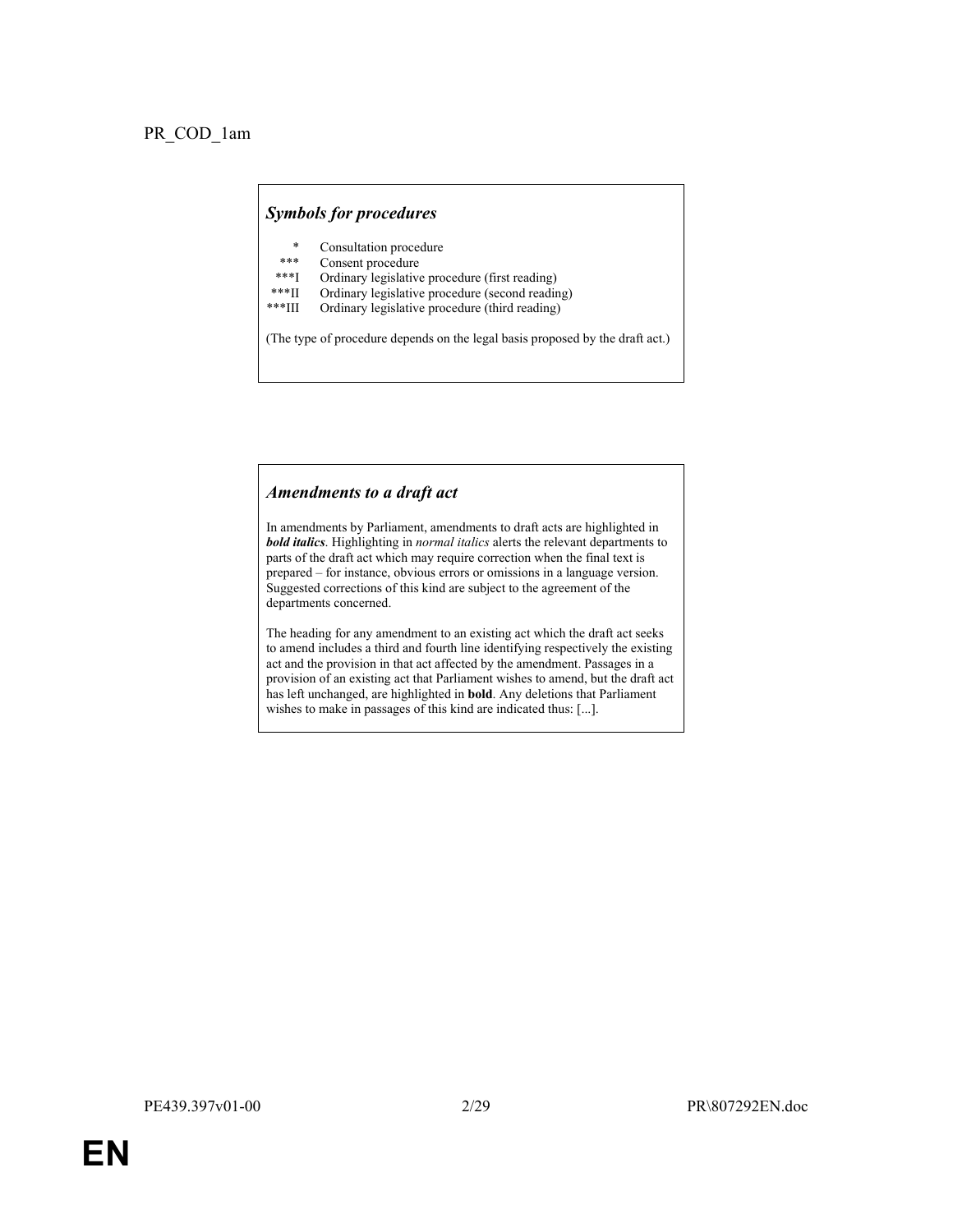# **CONTENTS**

| Page |
|------|
|      |
|      |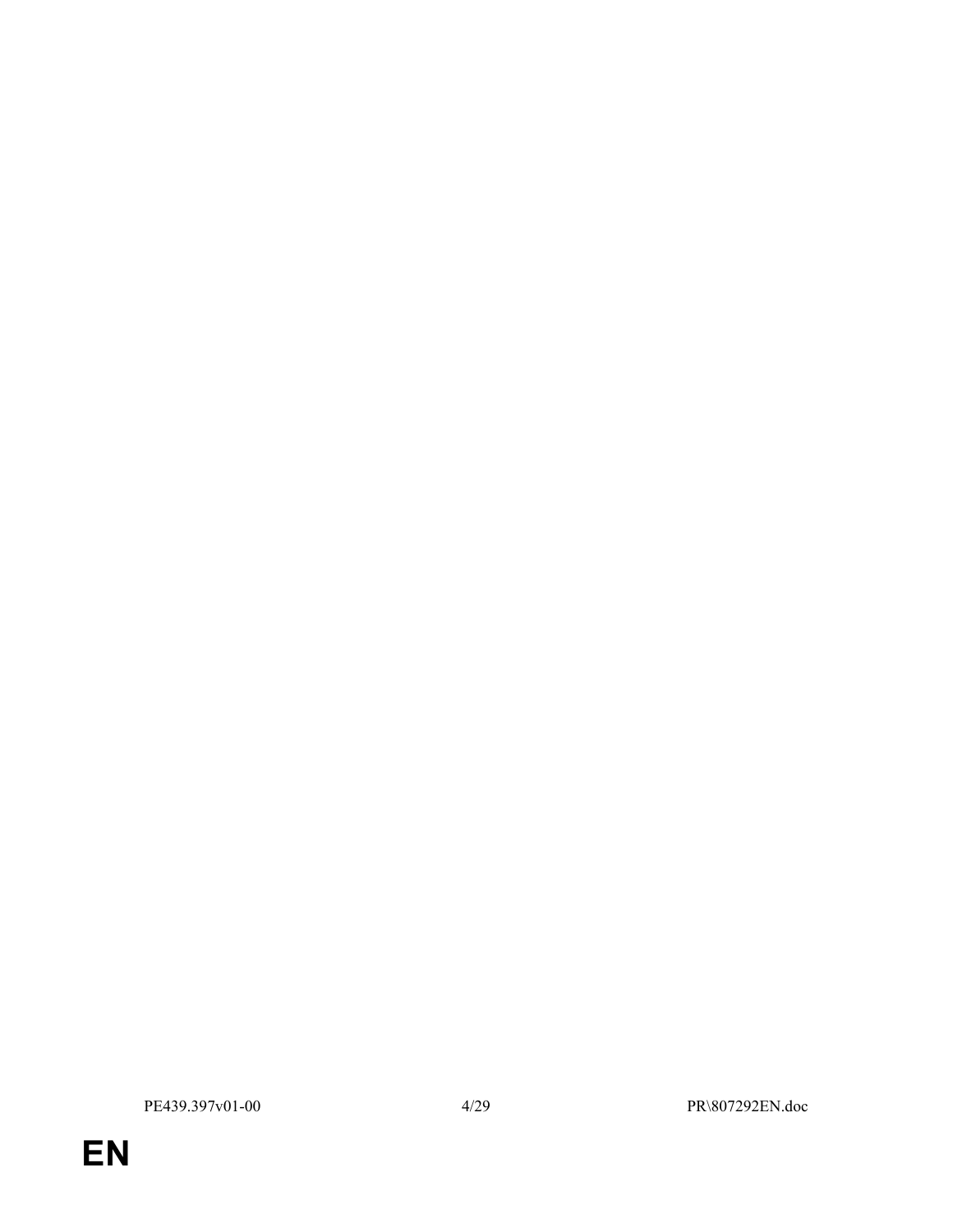## DRAFT EUROPEAN PARLIAMENT LEGISLATIVE RESOLUTION

### on the directive of the European Parliament and of the Council on the rights to interpretation and to translation in criminal proceedings  $(00001/2010 - C7 - 0005/2010 - 2010/0801(COD))$

### (Ordinary legislative procedure: first reading)

### The European Parliament,

- having regard to the initiative of a group of Member States (00001/2010),
- $-$  having regard to point (b) of the second subparagraph of Article 82(2) and Article 289(4) of the Treaty on the Functioning of the EU, pursuant to which the Council submitted the initiative to Parliament (C7-0005/2010),
- having regard to Article 294(3) and (15) of the Treaty on the Functioning of the EU,
- having regard to [the reasoned opinions sent to its President by national parliaments/the reasoned opinion sent to its President by a national parliament] on whether the initiative complies with the principle of subsidiarity,
- having regard to the opinion of the Commission (COM[......]),
- having regard to Rules 44 and 55 of its Rules of Procedure,
- having regard to the report of the Committee on Civil Liberties, Justice and Home Affairs and the opinion of Committee on Legal Affairs (A7-0000/2010),
- 1. Adopts the position at first reading hereinafter set out;
- 2. Instructs its President to forward its position to the Council, to the Commission as well as to the governments and the parliaments of the Member States.

### Amendment 1

### Draft directive Recital 1

### Text of the initiative Text of the initiative Amendment

1. The European Union has set itself the objective of maintaining and developing an area of freedom, security and justice. According to the conclusions of the European Council in Tampere of 15 and 16 October 1999, and in particular point 33 thereof, the principle of mutual recognition

1. The European Union has set itself the objective of maintaining and developing an area of freedom, security and justice. According to the conclusions of the European Council in Tampere of 15 and 16 October 1999, and in particular point 33 thereof, the necessary approximation of

PR\807292EN.doc 5/29 PE439.397v01-00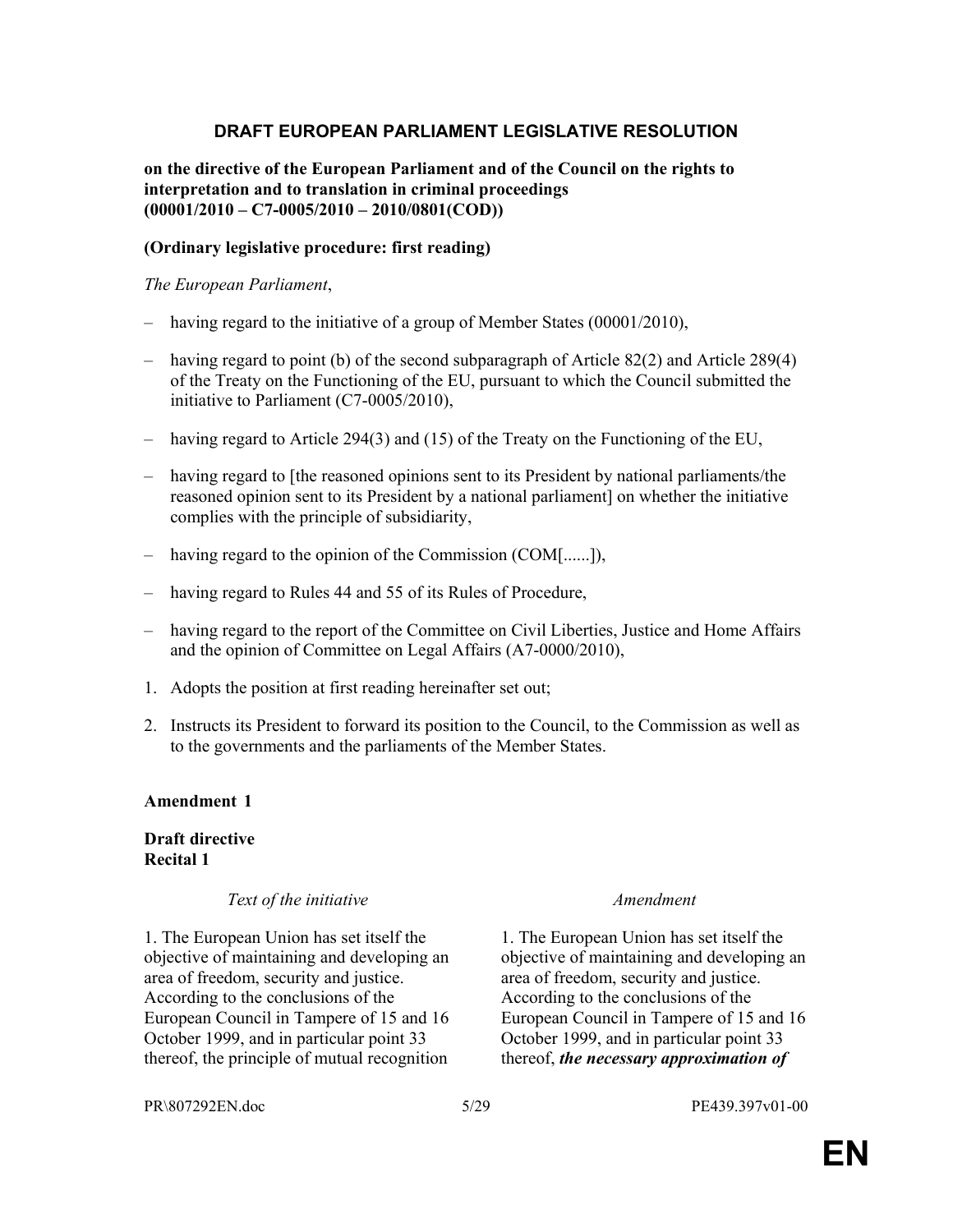should become the cornerstone of judicial cooperation in both civil and criminal matters within the European Union.

legislation would facilitate cooperation and thus allow the principle of mutual recognition to become the cornerstone of judicial cooperation in both civil and criminal matters within the European Union.

Or. en

#### Justification

Clarification of the Tampere conclusions.

Amendment 2

Draft directive Recital 5

Text of the initiative and the set of the initiative and the set of the initiative and the set of the set of the  $A$ mendment

(5) Although all Member States are parties to the European Convention for the Protection of Human Rights and Fundamental Freedoms (ECHR), experience has shown that this in itself does not always provide a sufficient degree of trust in the criminal justice systems of other Member States.

(5) Mutual recognition of decisions in criminal matters presupposes that Member States have trust in each other's criminal justice systems. It is however necessary to strengthen mutual trust. That trust requires adherence to the minimum standards set out in the European Convention for the Protection of Human Rights and Fundamental Freedoms (ECHR), in particular by ensuring a more consistent implementation of the rights and safeguards enshrined in Articles 5 and 6 of the ECHR. It also requires, through this Directive and other measures, further development of those standards within the European Union, including in the light of the Charter of Fundamental Rights of the European Union (the Charter). In the implementation of this Directive, Member States should not in any event fall short of the standards set out in the ECHR and the Charter as developed by the case-law of the European courts.

Or. en

PE439.397v01-00 6/29 PR\807292EN.doc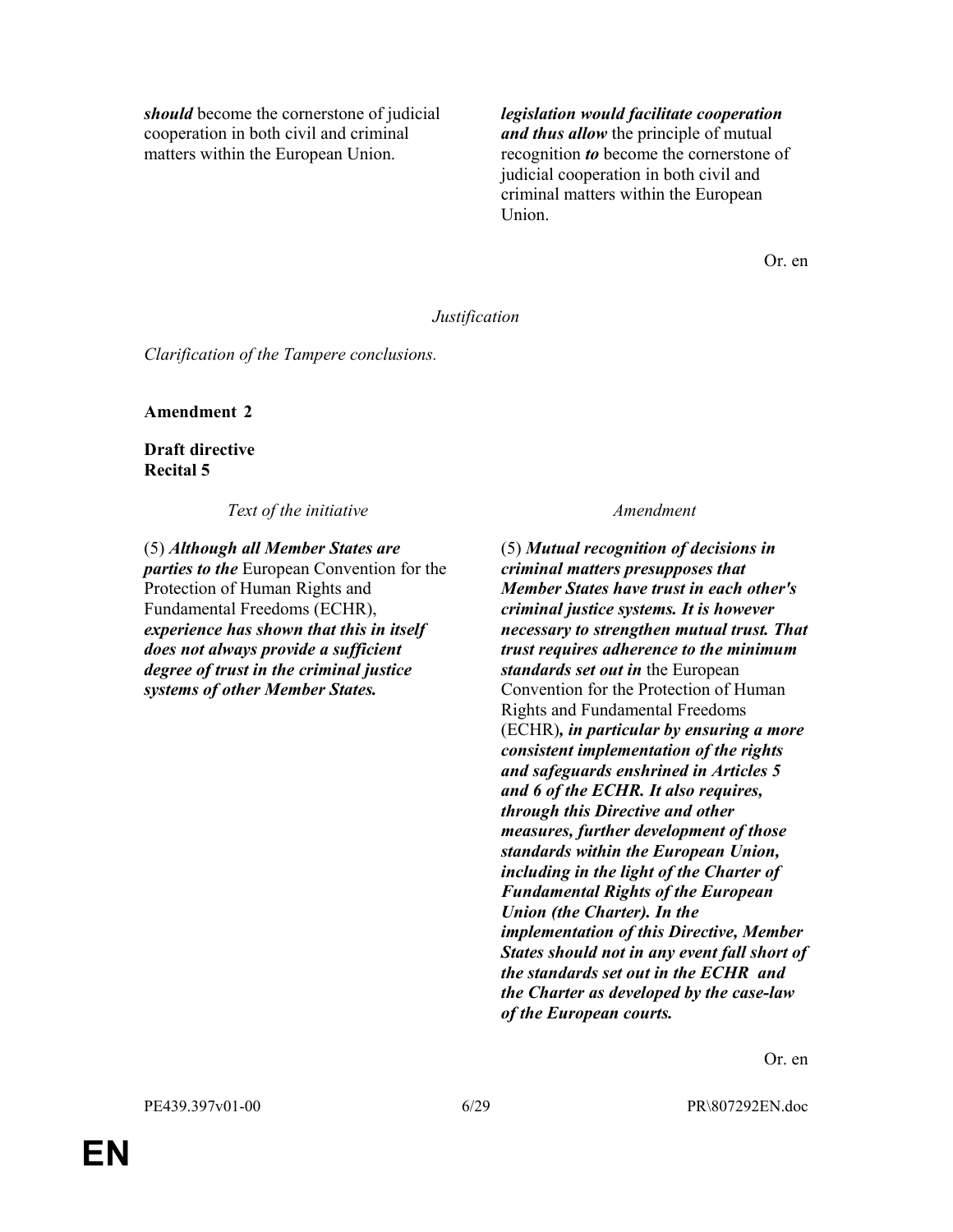### Justification

To achieve mutual trust, this Directive should both strengthen observance of ECHR standards and give 'EU added value' by building on them, in the light of the Charter of Fundamental Rights.

#### Amendment 3

### Draft directive Recital 8

Text of the initiative and the set of the initiative and the set of the initiative and the set of the initiative

(8) The rights to interpretation and to translation for those who do not understand the language of the proceedings are enshrined in Article 6 of the ECHR, as elaborated upon by the case law of the European Court of Human Rights. The provisions of this Directive facilitate the application of those rights in practice. To this end, this Directive intends to ensure the rights of a suspected or accused person to interpretation and to translation in criminal proceedings with a view to safeguarding that person's right to fair proceedings.

(8) Respect for the rights to a fair trial and defence are enshrined in Articles 47 and 48 of the Charter. The rights, inter *alia*, to interpretation and to translation for those who do not understand the language of the proceedings are enshrined in **Articles** 5 and 6 of the ECHR, as *interpreted by* the case-law of the European Court of Human Rights. The provisions of this Directive facilitate the application of those rights in practice in the context of criminal proceedings, including the pre-trial, sentencing and any appeal phases, until the final conclusion of the proceedings.

Or. en

### Justification

It is appropriate to cite the relevant provisions of the EU Charter as well as the ECHR, and to specify the extent of 'criminal proceedings'.

#### Amendment 4

Draft directive Recital 10

Text of the initiative Text of the initiative Amendment

(10) The provisions of this Directive should ensure that the rights of the suspected or accused person who does not speak or understand the language of the

(10) The provisions of this Directive should ensure that the rights of the *suspect* who does not speak or understand the language of the proceedings to understand

PR\807292EN.doc 7/29 PE439.397v01-00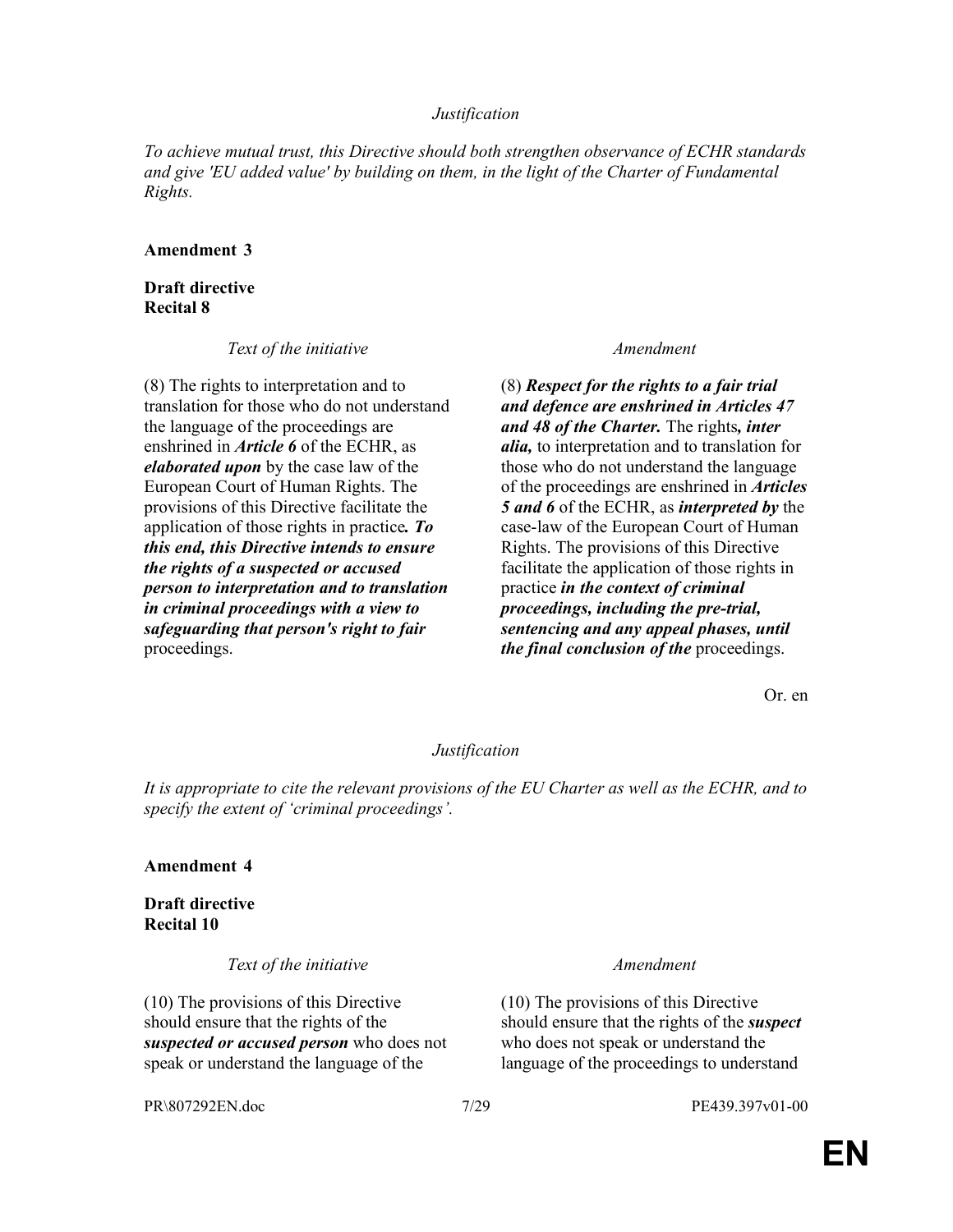proceedings to understand the suspicions or accusations brought against *him/her* and to understand the proceedings in order to be able to exercise *his/her* rights are protected by providing free and accurate linguistic assistance. The suspected or accused person should be able, inter alia, to explain to his/her legal counsel his/her version of the events, point out any statements to which he/she disagrees and make his/her legal counsel aware of any facts that should be put forward in his/her defence. It is recalled in this connection that the provisions of this Directive set minimum rules. Member States may extend the rights set out in this Directive in order to provide a higher level of protection also in situations not explicitly dealt with in this Directive. The level of protection should never go below the standards provided by the ECHR, as interpreted in the case-law of the European Court of Human Rights.

the accusations brought against *him* and to understand the proceedings in order to be able to exercise *his* rights are protected by providing free, *high-quality* and accurate linguistic assistance with adequate time and facilities to safeguard the fairness of the proceedings. This assistance should cover communications between the suspect and his lawyer and written material necessary in order to ensure that he is able to understand the case against him and exercise his rights and to safeguard the fairness of the proceedings. It should also cover, where relevant, the rules of detention, including how to seek information and make complaints, and official contacts between the detaining authorities and the suspect. Member States may extend the rights set out in this Directive in order to provide a higher level of protection also in situations not explicitly dealt with in this Directive.

Or. en

#### Justification

The counterpart to amendments on articles including Article 1.

#### Amendment 5

Draft directive Recital 11

Text of the initiative Text of the initiative Amendment

(11) Member States should not be obliged to ensure interpretation of communication between the suspected or accused person and his/her legal counsel in cases where they can effectively communicate in the same language. Neither should the Member States be obliged to ensure interpretation of such communication where the right to

(11) The provisions of this Directive should in the shortest possible time be set within a comprehensive legal framework of procedural safeguards which should include: proper respect for the principle of the presumption of innocence; the right to equal treatment in the granting of bail; the right to legal advice and if necessary free legal assistance; the right

PE439.397v01-00 8/29 PR\807292EN.doc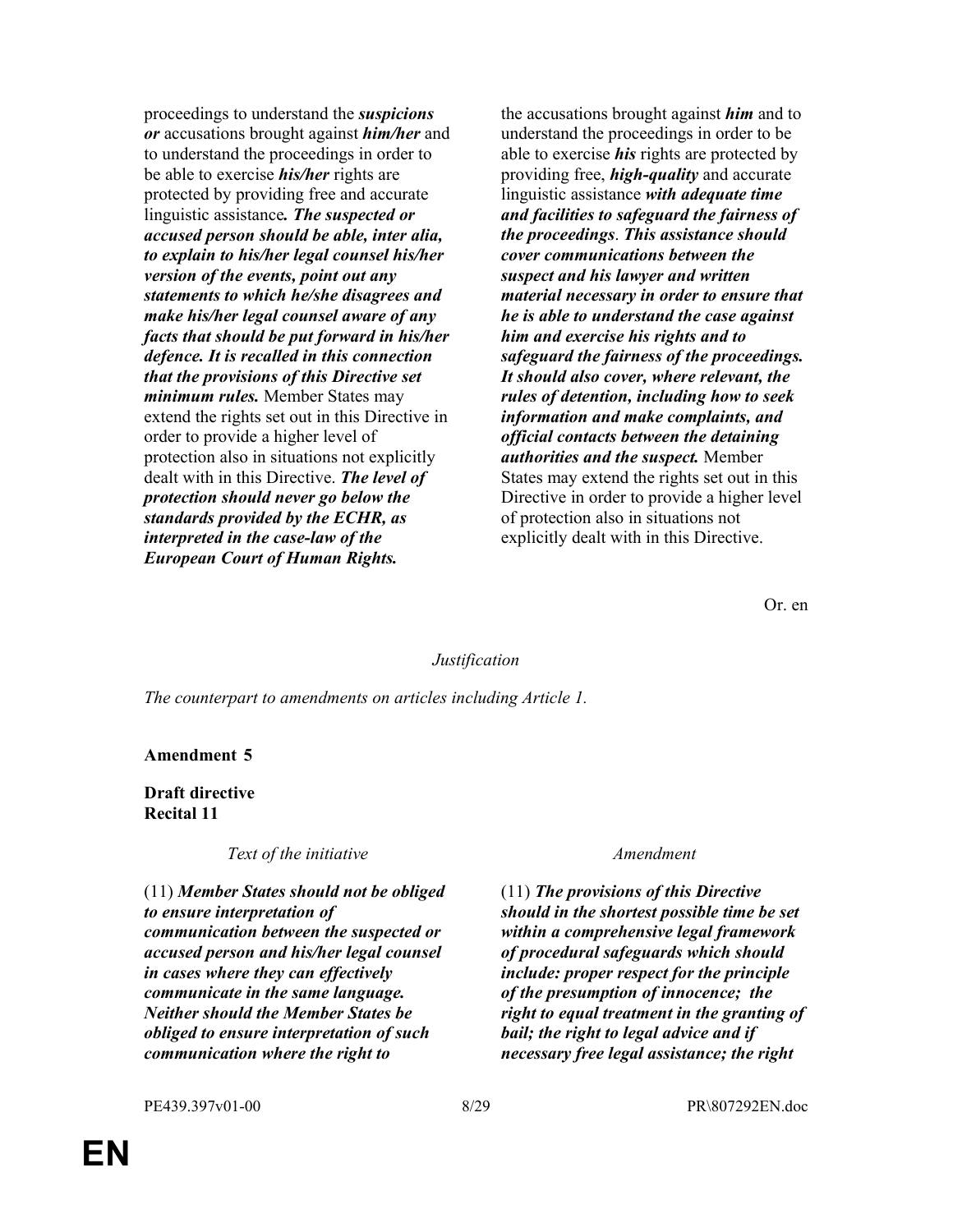interpretation is clearly used for purposes other than exercising fair trial rights in the proceedings concerned.

to information about rights (Letter of Rights); the right to adduce evidence; the right to specific assistance for vulnerable suspects; the protection of juvenile suspects; the right to communicate with consular authorities and third parties; minimum standards for detention and accessible mechanisms of redress.

Or. en

### Justification

The right to linguistic services in a particular case will be determined and subject to appeal according to the procedures laid down in this Directive. This Directive on rights to interpretation and translation is only the first legal instrument in the chosen step-by-step approach. It must be speedily followed other measures on fundamental procedural rights

#### Amendment 6

Draft directive Recital 12

Text of the initiative Text of the initiative Amendment

(12) The finding that there is no need for interpretation or translation should be subject to *the possibility of review*, in accordance with national law. Such review may be carried out, for example, through a specific complaint procedure, or in the context of an ordinary appeal procedure against decisions on the merits.

(12) The finding that there is no need for interpretation or translation should be subject to *appeal*.

Or. en

Justification

The right to an appeal gives stronger protection than 'possibility of review'.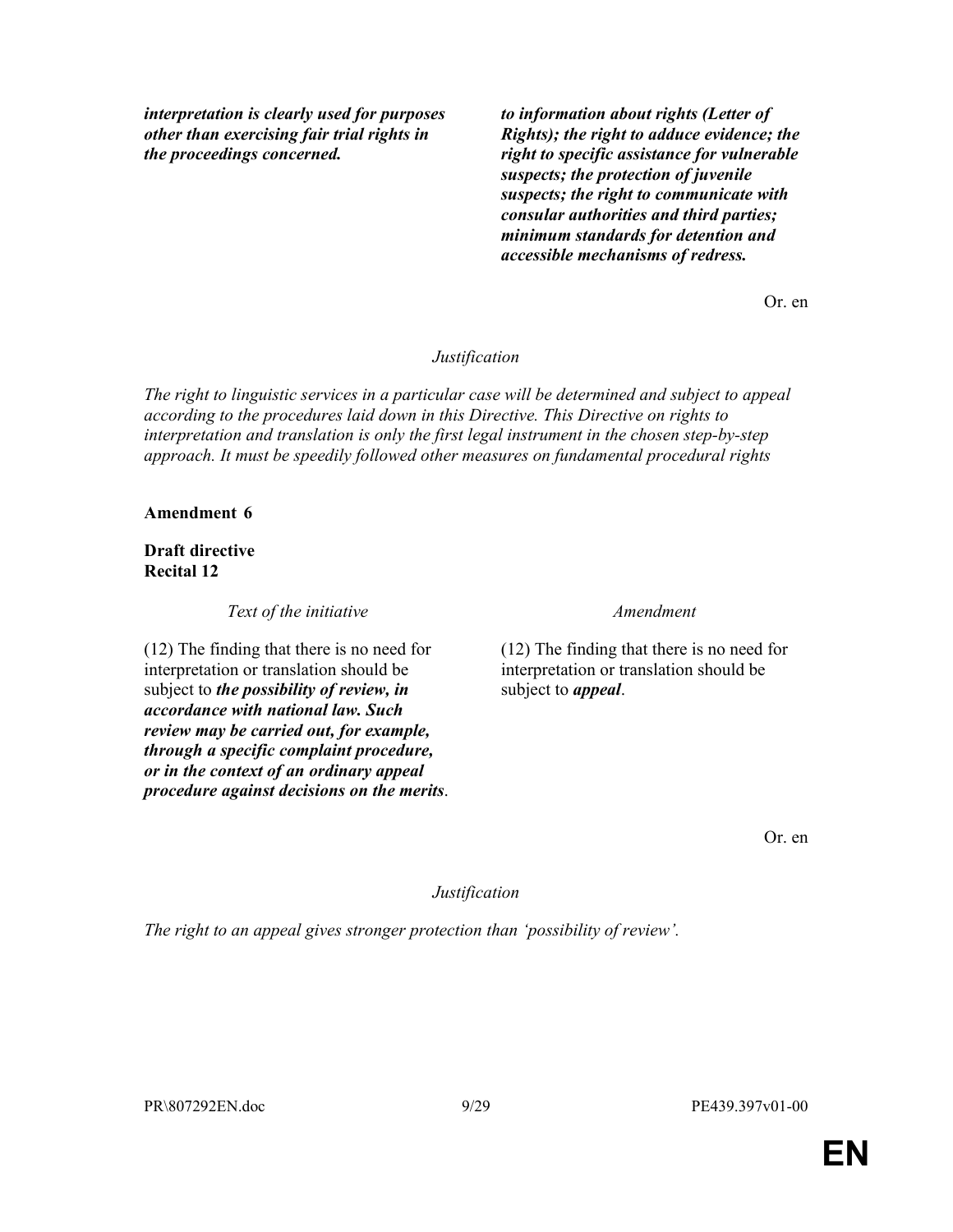Draft directive Recital 12 a (new)

Text of the initiative Text of the initiative Amendment

(12a) Member States shall ensure that training is offered for judges, prosecutors, lawyers, police and relevant court personnel in order for them to be able to assess the suspect's linguistic needs, ensure his ability to understand the proceedings, and assess the quality of interpretation and translation.

Or. en

#### Justification

A provision on training should be incorporated into the Directive. This new recital is the counterpart to the new article 5(2). The wording recognises that the training may well be provided by professional bodies.

Amendment 8

Draft directive Recital 13

Text of the initiative Text of the initiative and the state of the initiative of the state of the state of the  $A$ mendment

(13) Appropriate assistance should be provided also to suspected or accused persons suffering from hearing or speech impediments.

(13) Appropriate assistance should be provided also to suspects suffering from physical or mental impairments which affect their ability to communicate effectively, such as hearing or speech impediments.

Or. en

Justification

The counterpart to the amendment to article  $2(5)$  on assistance in case of physical or mental impairment.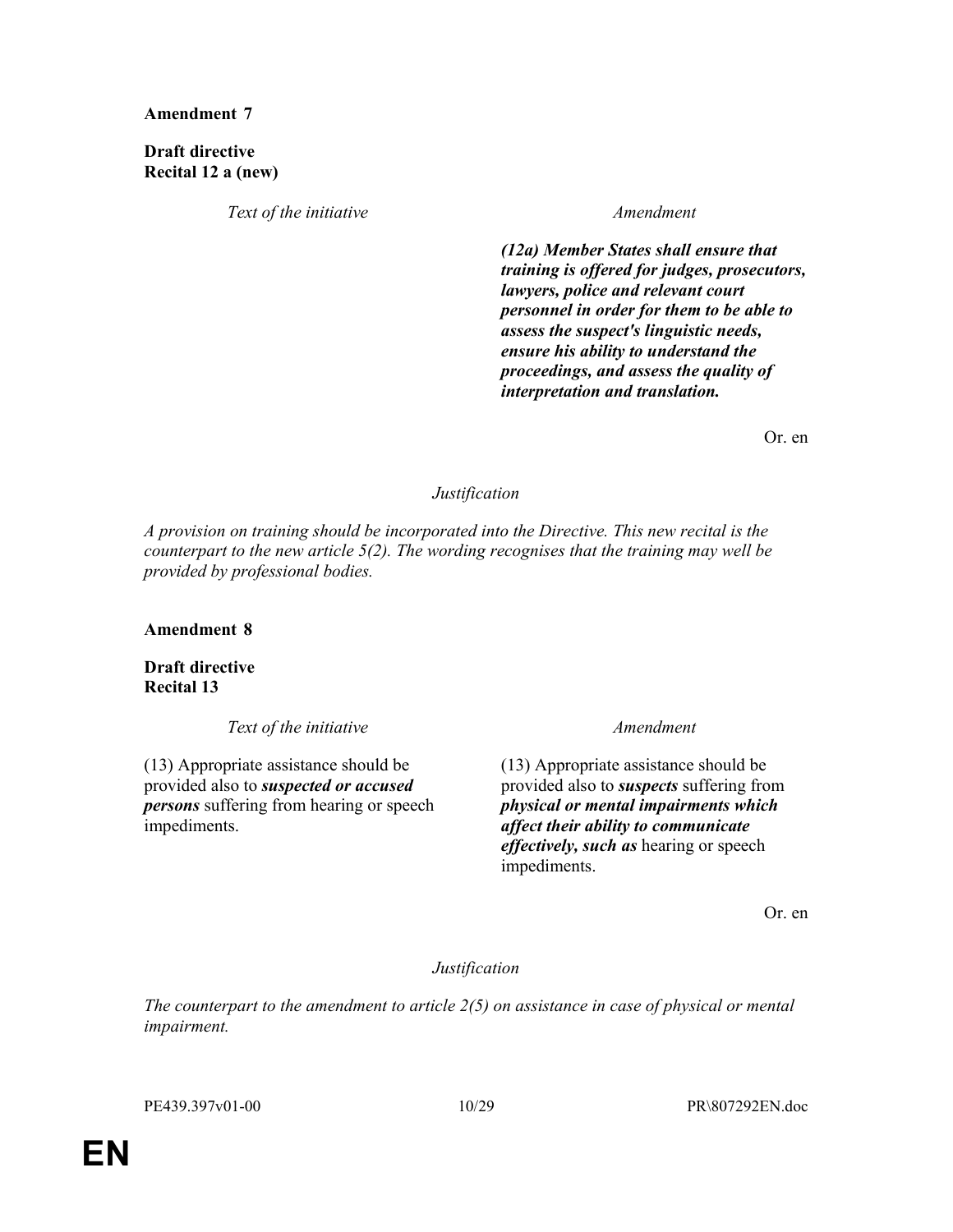#### Draft directive Recital 14

#### Text of the initiative and the set of the initiative and the set of the initiative and the set of the set of the  $A$ mendment

(14) The duty of care towards suspected or accused persons who are in a potentially weak position, in particular because of physical impairments which affect their ability to communicate effectively, underpins a fair administration of justice. The prosecution, law enforcement and judicial authorities should therefore ensure that *these persons* are able to exercise effectively the rights provided for under this Directive, e.g. by paying attention to any potential vulnerability *that affect their* ability to follow the proceedings and make themselves understood and by taking appropriate steps to ensure these rights.

(14) The duty of care towards suspects unable to understand or follow the proceedings underpins a fair administration of justice. The prosecution, law enforcement and judicial authorities should therefore ensure that *suspects in a* potentially weak position are able to exercise effectively *their* rights. **Those** authorities should be aware of any potential vulnerability and take appropriate steps to ensure these rights. This should always be the case where a suspect is a minor or suffers from disabilities which impair his active participation in proceedings.

Or. en

Justification

The amendment is clearer.

### Amendment 10

### Draft directive Recital 14 a (new)

Text of the initiative Text of the initiative Amendment

(14a) This Directive should be evaluated in the light of the practical experience gained. If appropriate, it should be amended so as to improve the safeguards which it lays down.

Or. en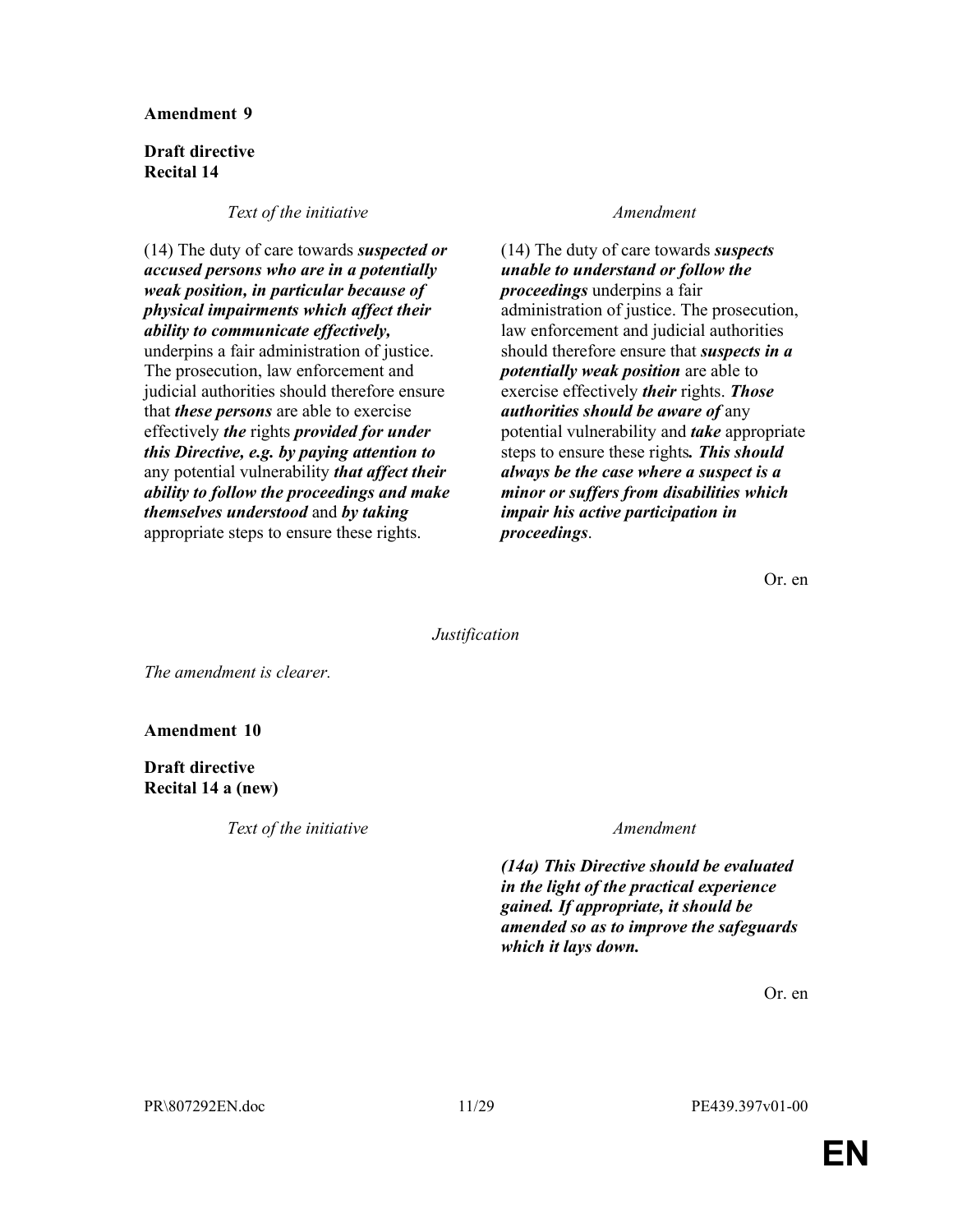The counterpart to Amendment 39 on article 8.

### Amendment 11

### Draft directive Recital 15

Text of the initiative Text of the initiative Amendment

(15) Safeguarding the fairness of the proceedings requires that essential documents, or at least the important passages of such documents, be translated for the benefit of the suspected or accused person. It is up to the authorities of the Member States to decide which documents should be translated, in accordance with national law. Some documents should always be considered essential documents that should be translated, such as the decision depriving a person of his liberty, the charge or indictment and any judgment.

(15) The safeguarding of the fairness of the proceedings requires that written material necessary in order to ensure that the suspect is able to understand the case against him and exercise his rights should be translated. Some documents *such as the* decision depriving a person of his liberty, the charge/indictment, essential documentary evidence, any judgment, written legal advice from the suspect's lawyer and, where relevant, the rules of detention including how to seek information and make complaints, should always be considered *necessary written* material that should be translated.

Or. en

### Justification

The revised wording better ensures fair proceedings and leaves the scope of the obligation to translate to be determined in a particular case through the assessment and appeal procedures.

### Amendment 12

Draft directive Recital 16

Text of the initiative and the set of the initiative and the set of the initiative and the set of the set of the  $A$ mendment

 $(16)$  A waiver of the right to written translation of *documents* should be unequivocal, with minimum safeguards, and *should* not run counter to any

(16) *Any* waiver of the right to translation of written material should be subject to the requirements that the suspect has received legal advice and that the waiver was

PE439.397v01-00 12/29 PR\807292EN.doc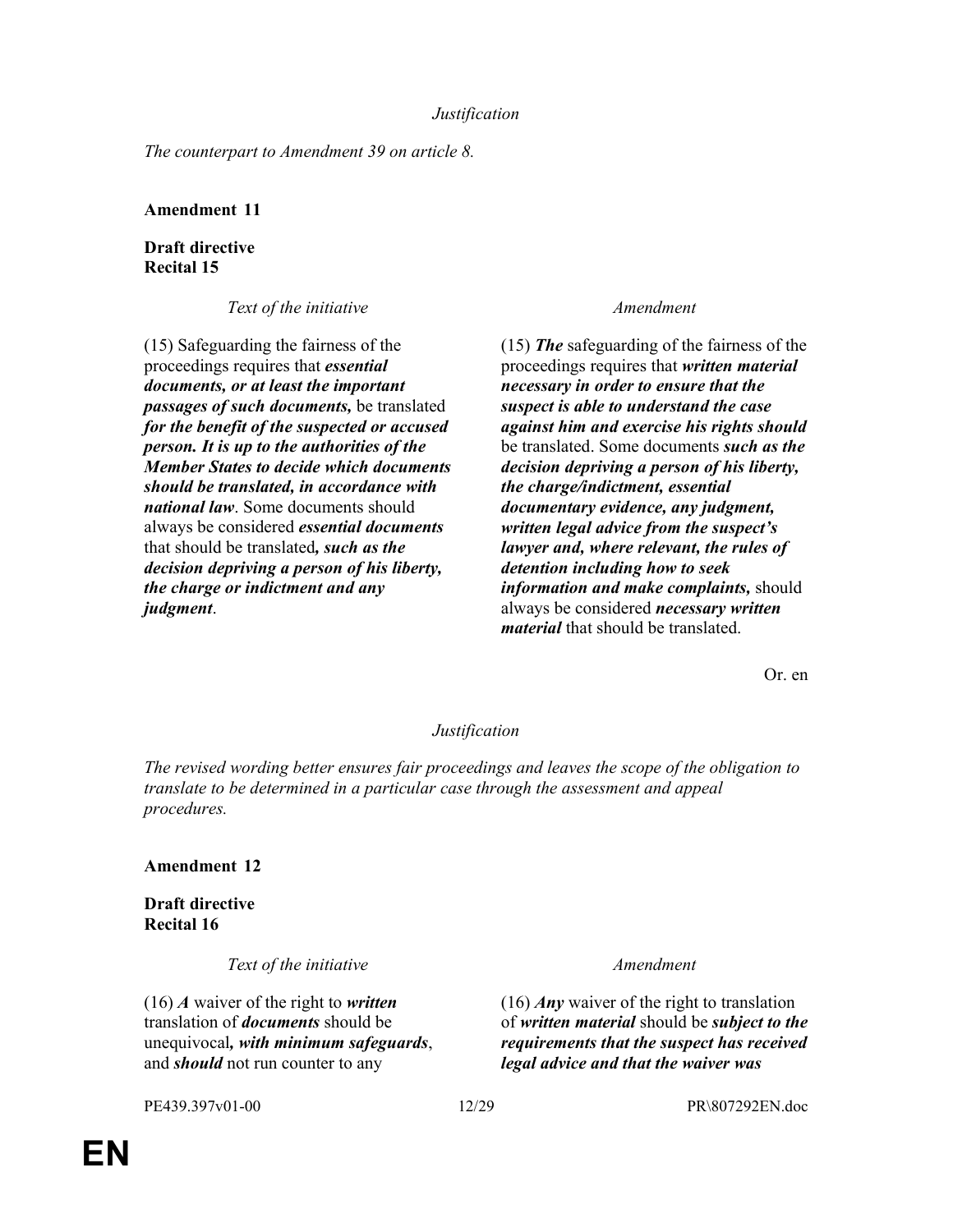important public interest. The unequivocal, was given in writing in the presence of his lawyer and does not run counter to any important public interest.

Or. en

### Justification

The suspect should not be able to waive rights without strong safeguards.

Amendment 13

Draft directive Recital 18

Text of the initiative and the set of the initiative and the set of the initiative

(18) Member States should ensure that the provisions of this Directive, where they correspond to rights guaranteed by the ECHR, are implemented consistently with those of the ECHR as elaborated upon by the relevant case-law of the European Court of Human Rights.

 $(18)$  The provisions of this Directive which correspond to rights guaranteed by the ECHR or by the Charter shall be interpreted and implemented consistently with those *rights*, as *developed in* the relevant case-law of the European Court of Human Rights and the Court of Justice of the European Union.

Or. en

### Justification

This is the counterpart to Article  $1(2b)$  new. There is a need for consistency with both the ECHR/ Strasbourg case-law and the EU Charter/ECJ case-law.

### Amendment 14

Draft directive Article 1 – paragraph 1

Text of the initiative Text of the initiative Amendment

1. This Directive lays down rules concerning the rights to interpretation and to translation in criminal proceedings and proceedings for the execution of a

1. This Directive lays down rules concerning the rights to interpretation and to translation in criminal proceedings of every kind, including inter alia the pretrial, sentencing, detention and any

PR\807292EN.doc 13/29 PE439.397v01-00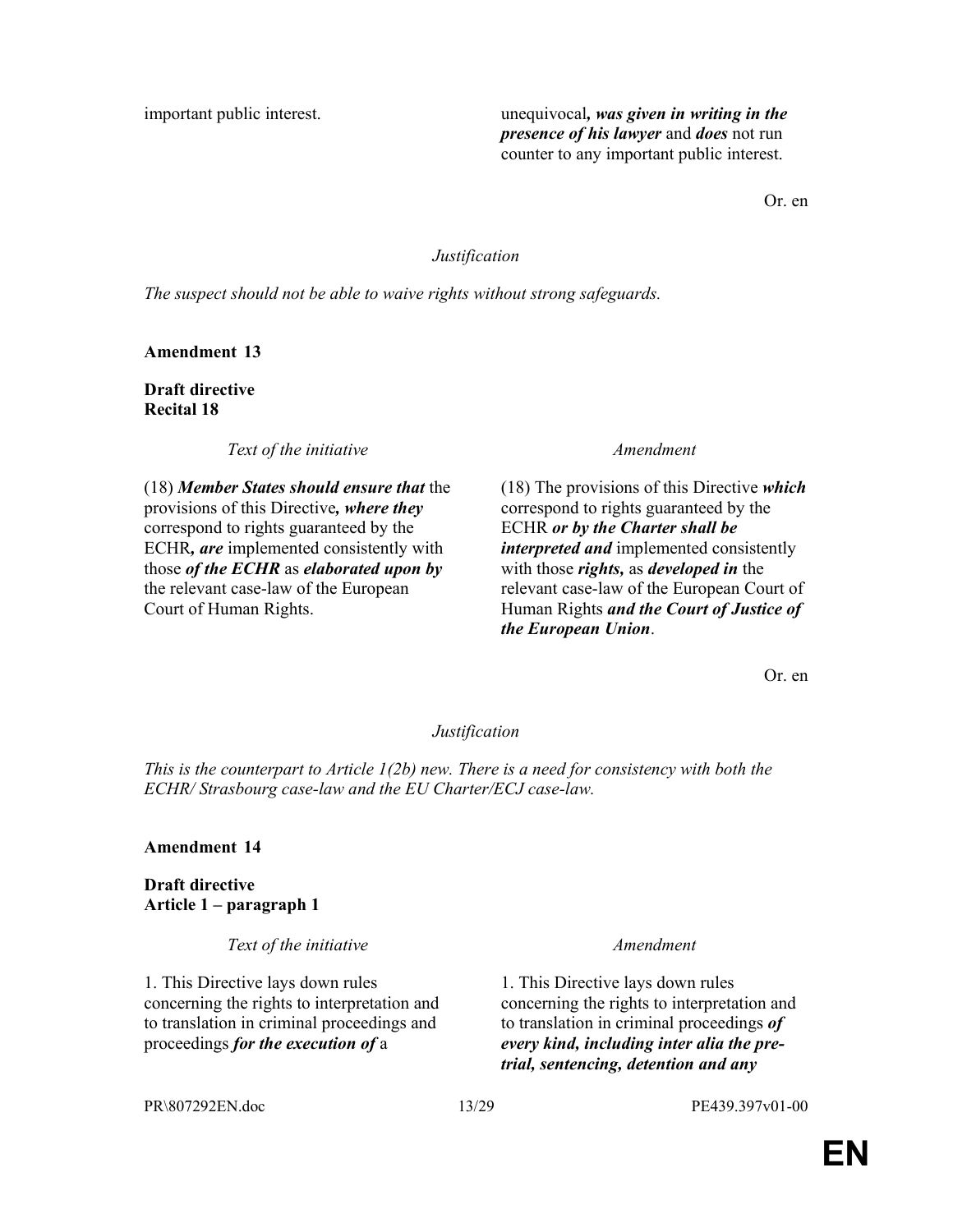European Arrest Warrant. **appeal phases, until the proceedings are** finally concluded, and proceedings pursuant to a European Arrest Warrant.

Or. en

### Justification

It is important that individuals have access to interpretation and translation during all phases of the criminal proceedings, until all appeals are exhausted.

Amendment 15

Draft directive Article 1 – paragraph 1 a (new)

Text of the initiative and the set of the initiative and the set of the set of the initiative and the set of the  $A$ mendment

1a. For the purpose of this Directive, the term "suspect" should be read as meaning a person suspected, arrested, prosecuted or convicted awaiting sentence in connection with a criminal offence, as long as the criminal proceedings to which the right to interpretation and translation applies have not been finally concluded.

Or. en

Justification

The Directive should apply to all phases of the criminal proceedings, including pre-trial, post-conviction sentencing and any appeal phase, and therefore the term "suspect" needs to be read accordingly.

### Amendment 16

Draft directive Article 1 – paragraph 2

Text of the initiative Text of the initiative Amendment

2. Those rights apply to any person from the time that person is *made aware* by the competent authorities of a Member State

2. Those rights apply to any person from the time that person is *questioned or* arrested by the authorities of a Member

PE439.397v01-00 14/29 PR\807292EN.doc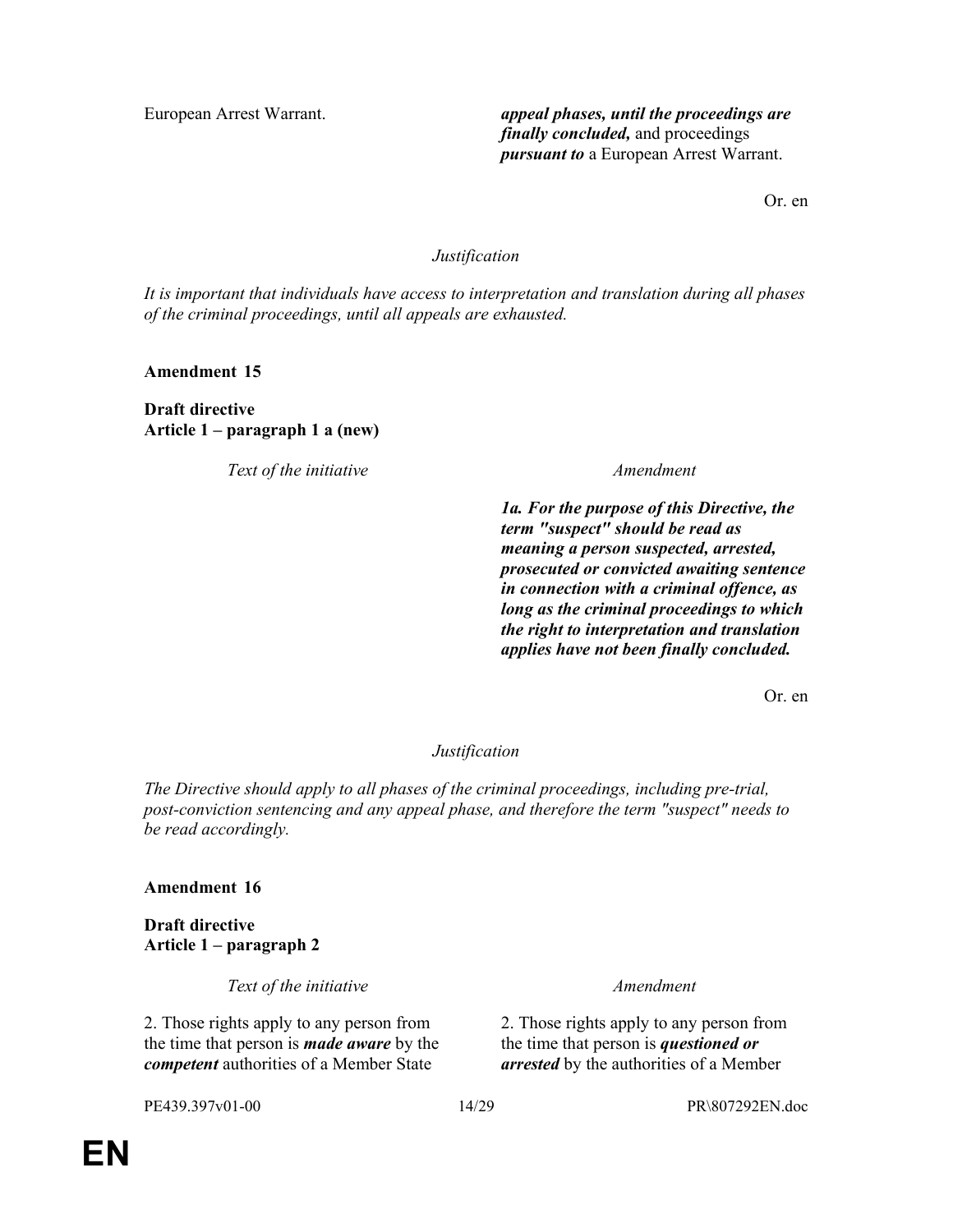that he or she is suspected or accused of having committed a criminal offence until the conclusion of the proceedings, which is understood to mean the final determination of the question whether the suspected or accused person has committed the offence.

State *in connection with a criminal* offence or otherwise becomes aware that he is under suspicion until the final conclusion of the proceedings, including sentencing and the resolution of any appeal, and during detention to all official contacts between the detaining authorities and the detainee.

Or. en

#### Justification

The period during which the rights to interpretation and translation apply should as extensive as the interests of justice require.

#### Amendment 17

Draft directive Article 1 – paragraph 2 a (new)

Text of the initiative and the state of the initiative and the state of the initiative and the state of the state of the state  $A$ mendment

2a. The suspect shall be informed of the rights laid down in this Directive without delay. This information shall be given in written form. Suspects with a visual impairment or reading disability should be notified orally, in a language which they understand, of these rights.

Or. en

#### Justification

The suspected person must know what rights he has to linguistic help and the information must be provided in written form so he can fully benefit from his rights. Special provision should also be made for persons with visual disabilities.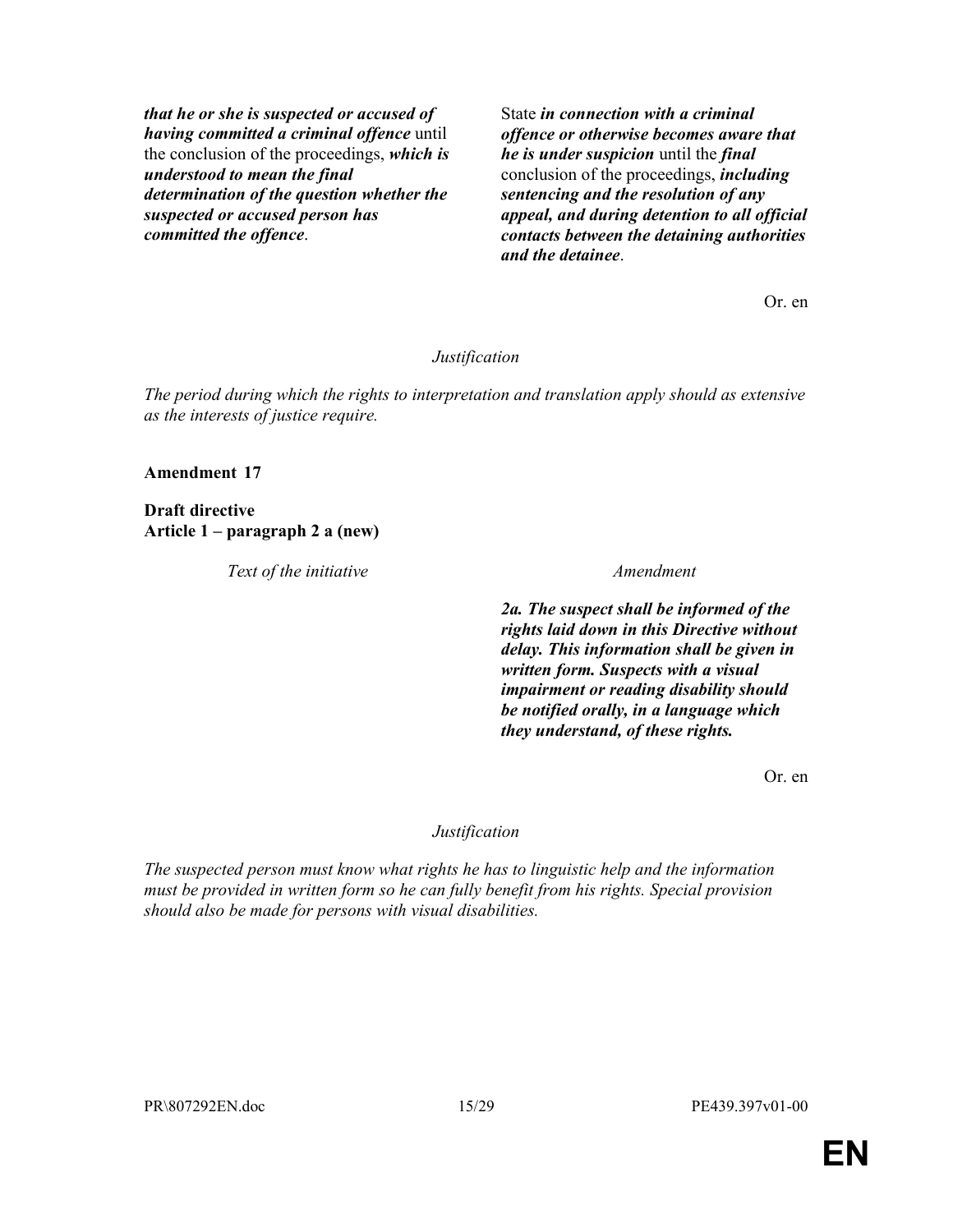Draft directive Article 1 – paragraph 2 b (new)

Text of the initiative Text of the initiative Amendment

2b. The provisions of this Directive which correspond to rights guaranteed by the ECHR or by the Charter shall be interpreted and implemented consistently with those rights, as developed in the relevant case-law of the European Court of Human Rights and the Court of Justice of the European Union.

Or. en

### Justification

This is the counterpart to the amendment to recital 18. There is a need for consistency with both the ECHR/ Strasbourg case-law and the EU Charter/ECJ case-law.

Amendment 19

Draft directive Article 1 – paragraph 3

Text of the initiative Text of the initiative Amendment

deleted

This Directive shall not apply to proceedings which may lead to sanctions being imposed by an authority other than a criminal court, as long as those proceedings are not pending before a court having jurisdiction in criminal matters.

Or. en

Justification

The scope of the Directive should not be unduly narrowed.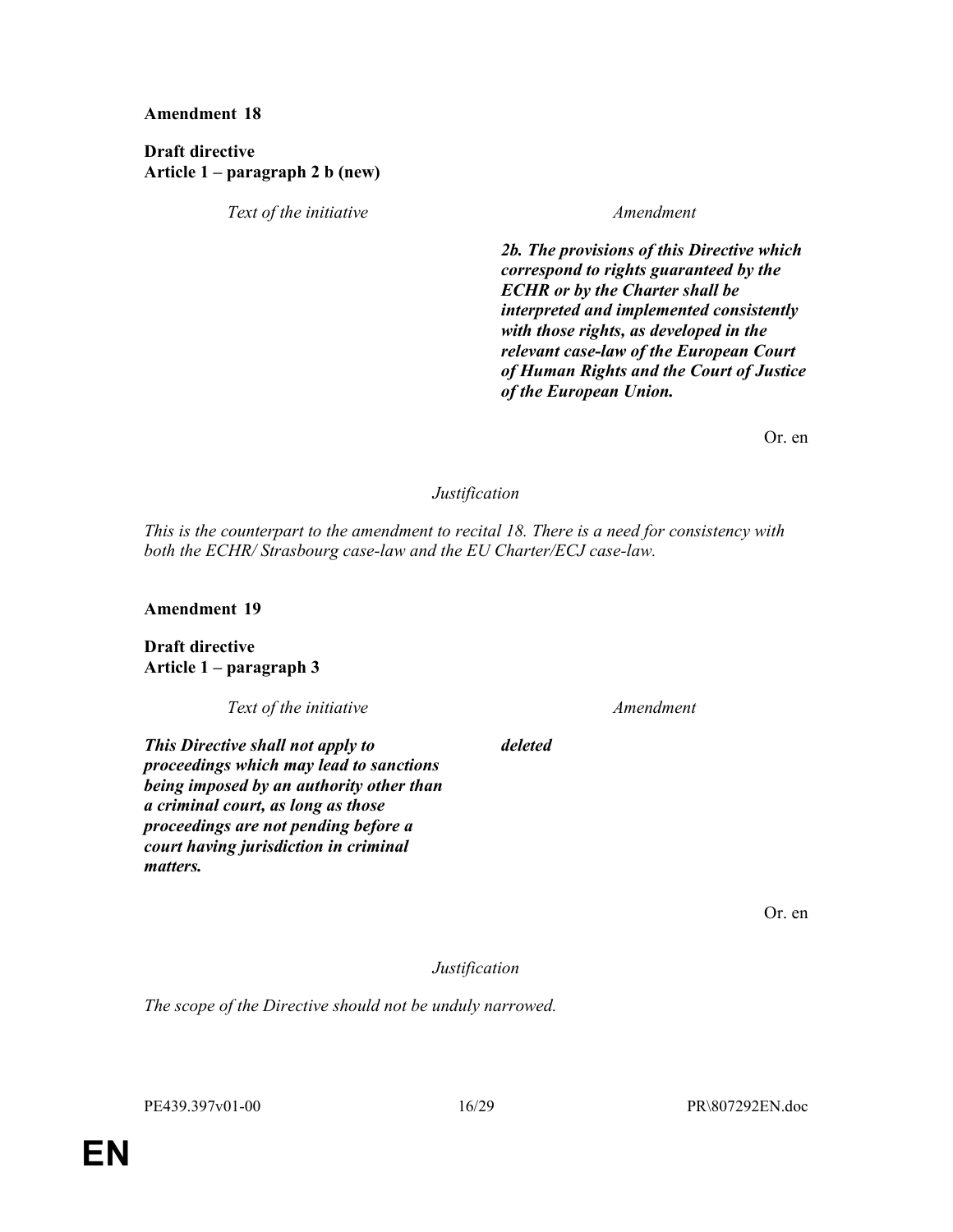#### Draft directive Article 2 – paragraph 1

#### Text of the initiative Text of the initiative Amendment

1. Member States shall ensure that a suspected or accused person who does not understand or speak the language of the criminal proceedings concerned is provided with interpretation into his native language or into another language that he understands, in order to safeguard his right to fair proceedings. Interpretation, including of communications between the suspected or accused person and his legal counsel, shall be provided during criminal proceedings before investigative and judicial authorities, including during police questioning, during all court hearings and during any necessary interim hearings, and may be provided in other situations. This provision does not affect rules of national law concerning the presence of a legal counsel during any stage of the criminal proceedings.

1. Member States shall ensure that a suspect who does not understand or speak the language of the criminal proceedings concerned is provided *without delay* with interpretation *necessary* in order to *ensure* that he is able to understand the case against him and exercise his rights and to safeguard *the fairness of the* proceedings. Interpretation, including of communication between the *suspect* and his *lawyer*, shall be provided *throughout those* proceedings. It shall also be provided in the case of detention for official contacts between the detaining authorities and the suspect.

Or. en

#### Justification

The right to interpretation needs to be sufficiently wide to ensure that the proceedings are fair.

#### Amendment 21

Draft directive Article 2 – paragraph 2

Text of the initiative and the set of the initiative and the set of the set of the initiative and the set of the  $A$ mendment

2. Member States shall ensure that a person with a hearing impediment receives interpretation assistance, if appropriate for that person.

2. The right to interpretation includes linguistic assistance to persons with physical or mental impairments.

PR\807292EN.doc 17/29 PE439.397v01-00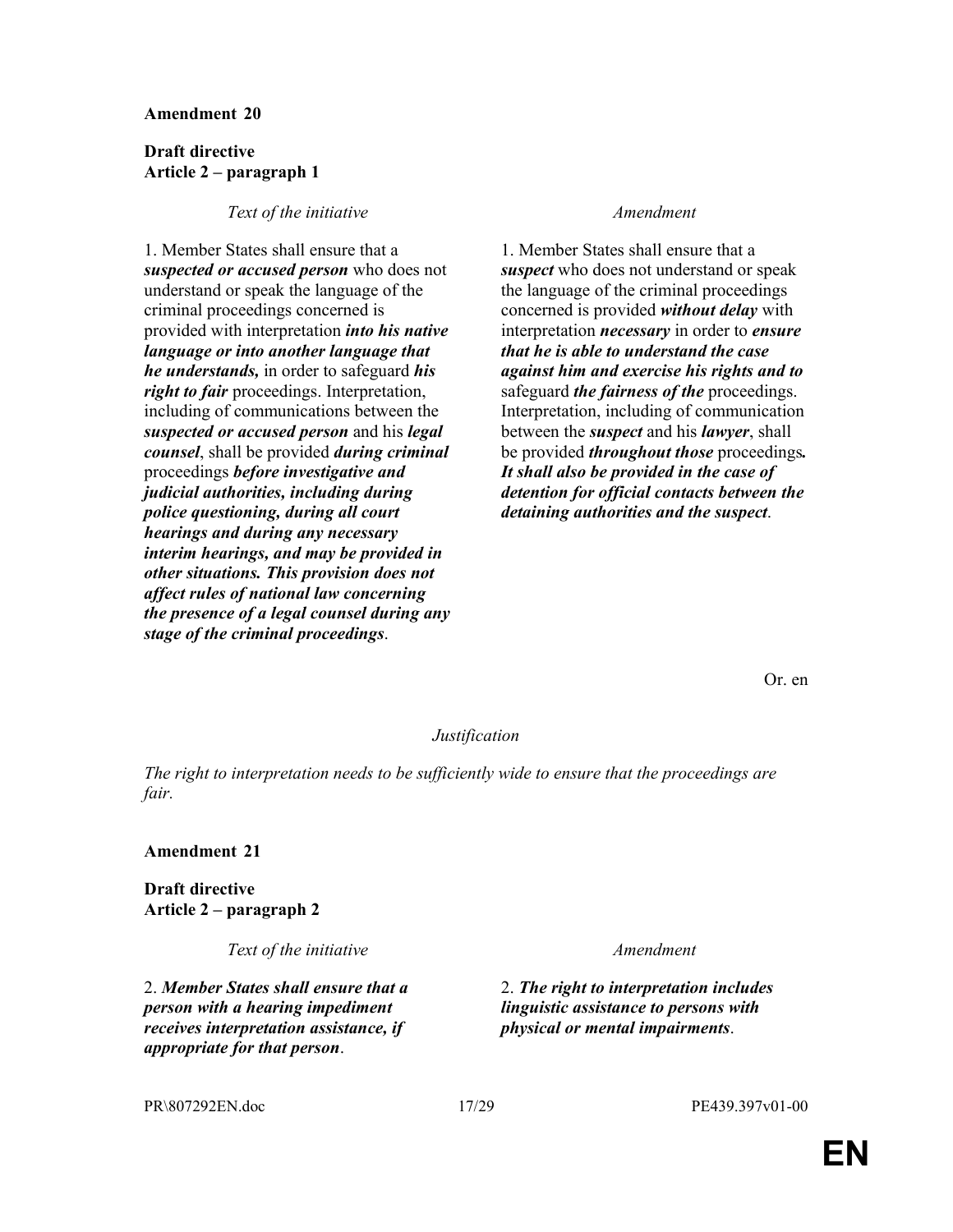### Justification

The right to interpretation needs to be wider than just for people with a hearing impediment.

### Amendment 22

Draft directive Article 2 – paragraph 3

Text of the initiative Text of the initiative Amendment

3. Member States shall ensure that *it is* verified in any appropriate manner, including by consulting the suspected or accused person, whether he understands and speaks the language of the criminal proceedings and needs the assistance of an interpreter.

3. Member States shall ensure that procedures are in place to ascertain whether the suspect understands and speaks the language of the criminal proceedings and needs the assistance of an interpreter.

Or. en

### Justification

There needs to be a procedure for evaluation of the suspect's needs.

### Amendment 23

Draft directive Article 2 – paragraph 4

Text of the initiative Text of the initiative Amendment

4. Member States shall ensure that at some stage in the proceedings, in accordance with national law, there is the possibility of a review of a finding that there is no need for interpretation. Such review does not entail the obligation for Member States to provide for a separate mechanism in which the sole ground for review is the challenging of such finding.

4. Member States shall ensure that *there is* a right of appeal to a judicial authority *against a decision* that there is no need for interpretation as well as a mechanism for complaints and an opportunity to secure a replacement interpreter.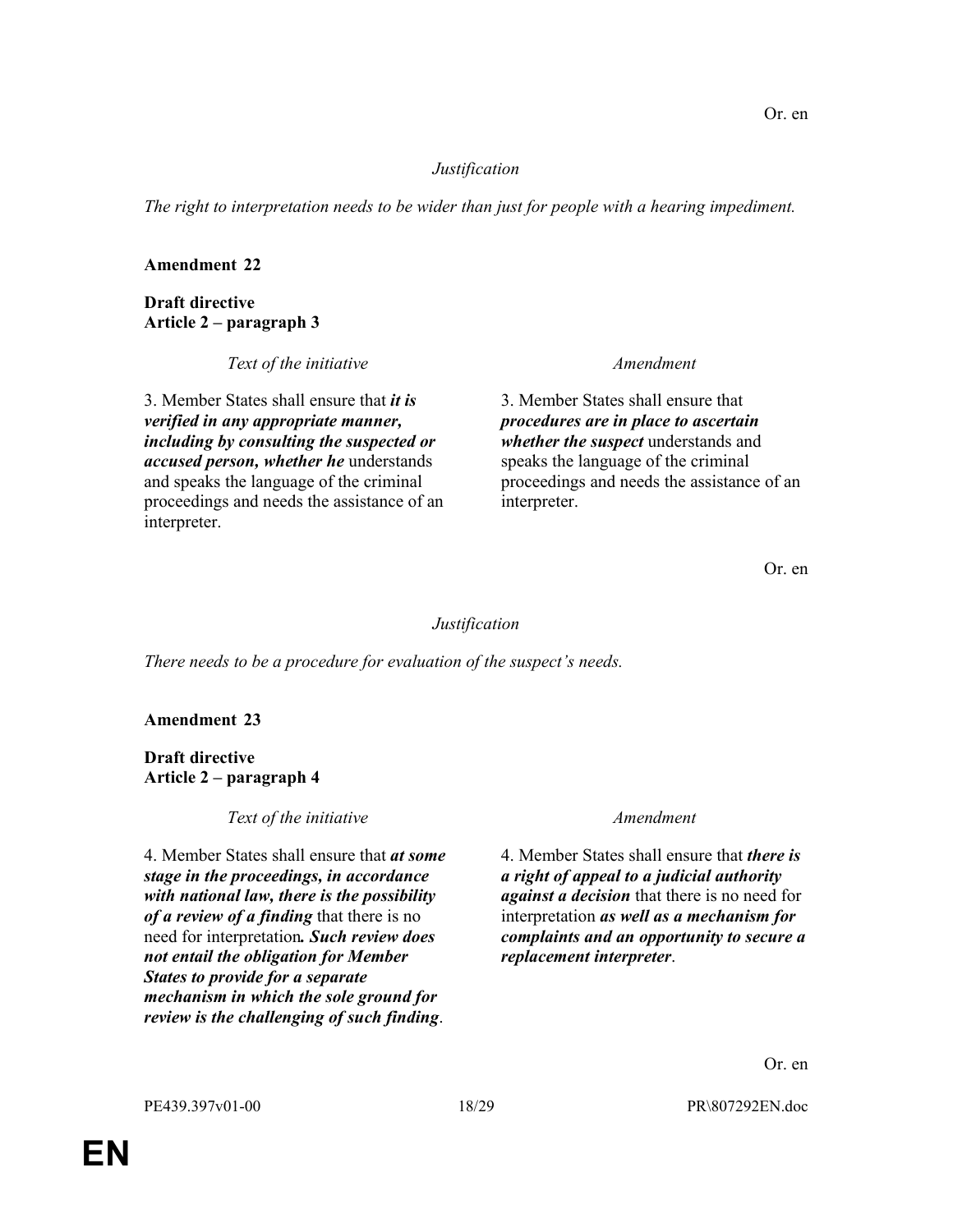#### Justification

It is necessary in the interests of justice to specify both a right of appeal rather than 'possibility of review', and that this is to a judicial authority. In addition, a complaints mechanism should be provided.

#### Amendment 24

Draft directive Article 2 – paragraph 5 a (new)

Text of the initiative Text of the initiative Amendment

5a. Technology such as video links, telephone or internet access may be employed as a last resort when the personal attendance of an interpreter is impossible, such as when a requirement arises at very short notice, and where its use does not jeopardise the right to a fair trial. This option should not be used for proceedings taking place in court.

Or. en

#### Justification

Technological facilities should only be used if personal attendance of an interpreter is impossible, such as in an emergency situation or when rarer languages and dialects are involved and where the right to a fair trial is not prejudiced.

Amendment 25

Draft directive Article 3 – paragraph 1

Text of the initiative Text of the initiative and the set of the initiative of the set of the set of the set of the set of the set of the set of the set of the set of the set of the set of the set of the set of the set of

1. Member States shall ensure that a suspected or accused person who does not understand the language of the criminal proceedings concerned is provided with a translation, into his native language or into another language that he understands, of all documents which are essential in order to safeguard his right to

1. Member States shall ensure that a suspect who does not understand the language of the proceedings concerned is provided *promptly* with *translations of all* written material necessary in order to ensure he is able to understand the case against him and exercise his rights and to safeguard *the fairness of the criminal* 

PR\807292EN.doc 19/29 PE439.397v01-00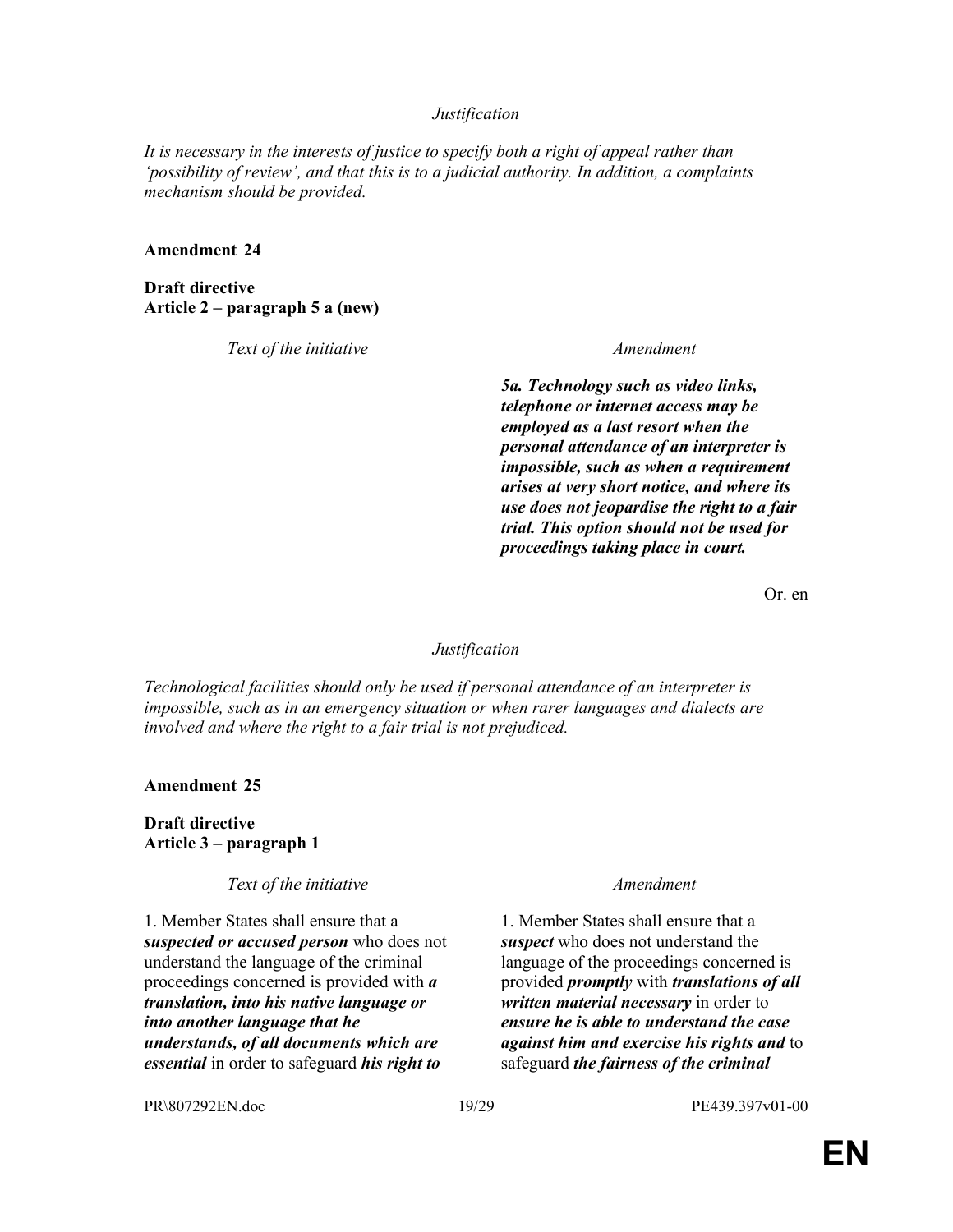fair proceedings, or at least the important passages of such documents, provided that the person concerned has the right of access to the documents concerned under national law.

proceedings.

Or. en

#### Justification

An accused person needs to be able understand the essential documentary material at all stages of the proceedings in order to be able to mount a credible defence.

Amendment 26

Draft directive Article 3 – paragraph 2

Text of the initiative and the set of the initiative and the set of the initiative and the set of the set of the  $A$ mendment

2. The competent authorities shall decide which are the essential documents to be translated under paragraph 1. The essential documents to be translated, in whole or the important passages thereof, shall include at least detention orders or equivalent decisions depriving the person of his liberty, the charge or indictment and any judgment, where such documents exist.

2. At least the decision depriving a person of his liberty, the charge/indictment, essential documentary evidence, any judgment, written legal advice from the suspect's lawyer, and where relevant the rules of detention, including how to seek information and make complaints, should be considered necessary written material requiring translation.

Or. en

#### Justification

Certain documents should be specified, through a non-exhaustive list, as falling within the meaning of written material necessary for the right of defence.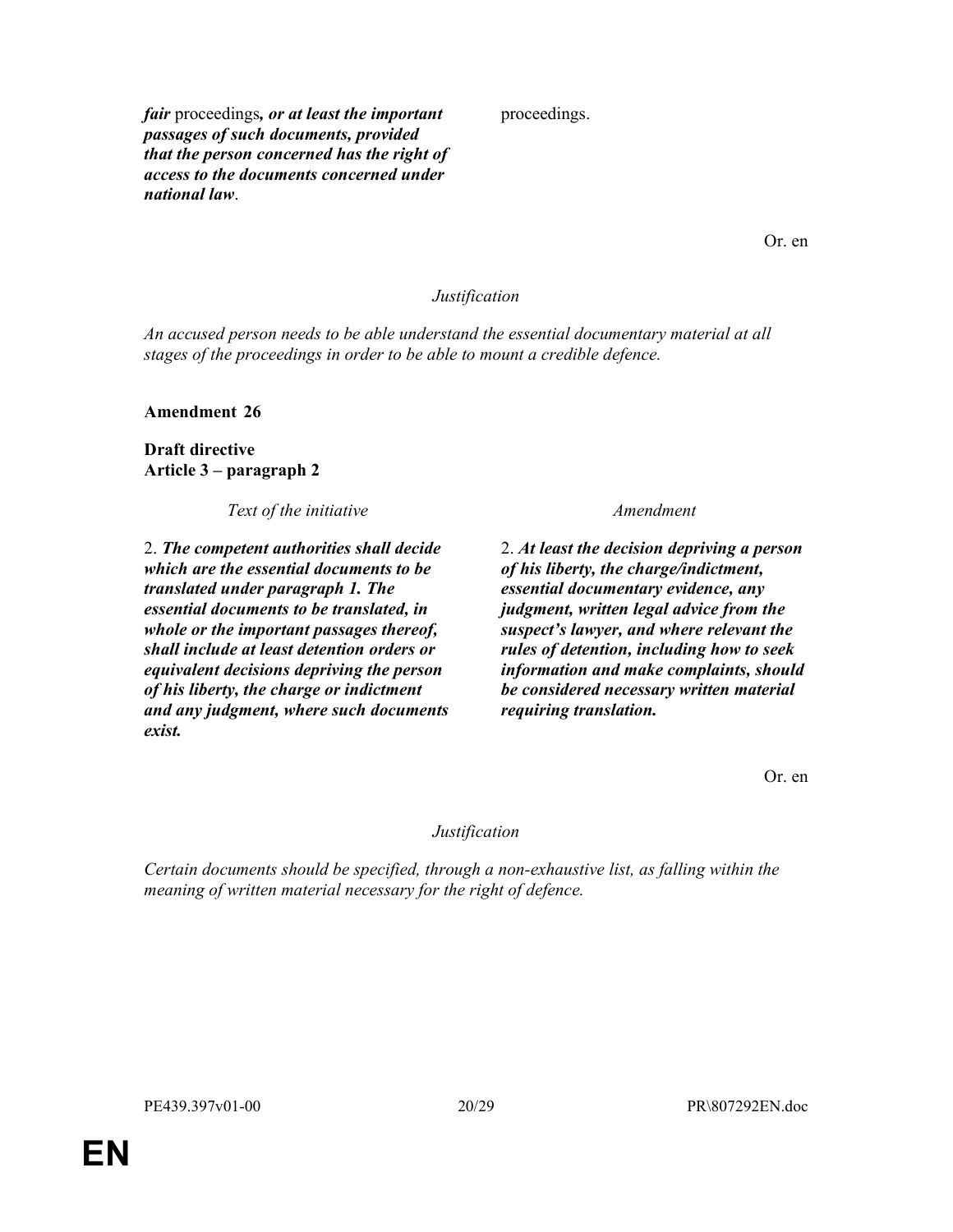Draft directive Article 3 – paragraph 3

Text of the initiative and the state of the initiative and the state of the initiative and the state of the state of the state  $A$ mendment

3. The suspected or accused person, or his legal counsel, may submit a reasoned request for translation of further documents which are necessary for the effective exercise of the right of defence.

3. The *suspect* or his *lawyer* may submit a reasoned request for translation of further documents.

Or. en

Amendment 28

Draft directive Article 3 – paragraph 3 a (new)

Text of the initiative Text of the initiative Amendment

3a. An indexed and fully referenced summary of the prosecution evidence should be provided in translation well before the start of the trial, in order to enable the defendant to consider with his lawyer whether a formal request for a translation of any particular piece of prosecution evidence referred to in the summary should be made.

Or. en

Justification

This would enhance the practical implementation of the right to translation of essential material.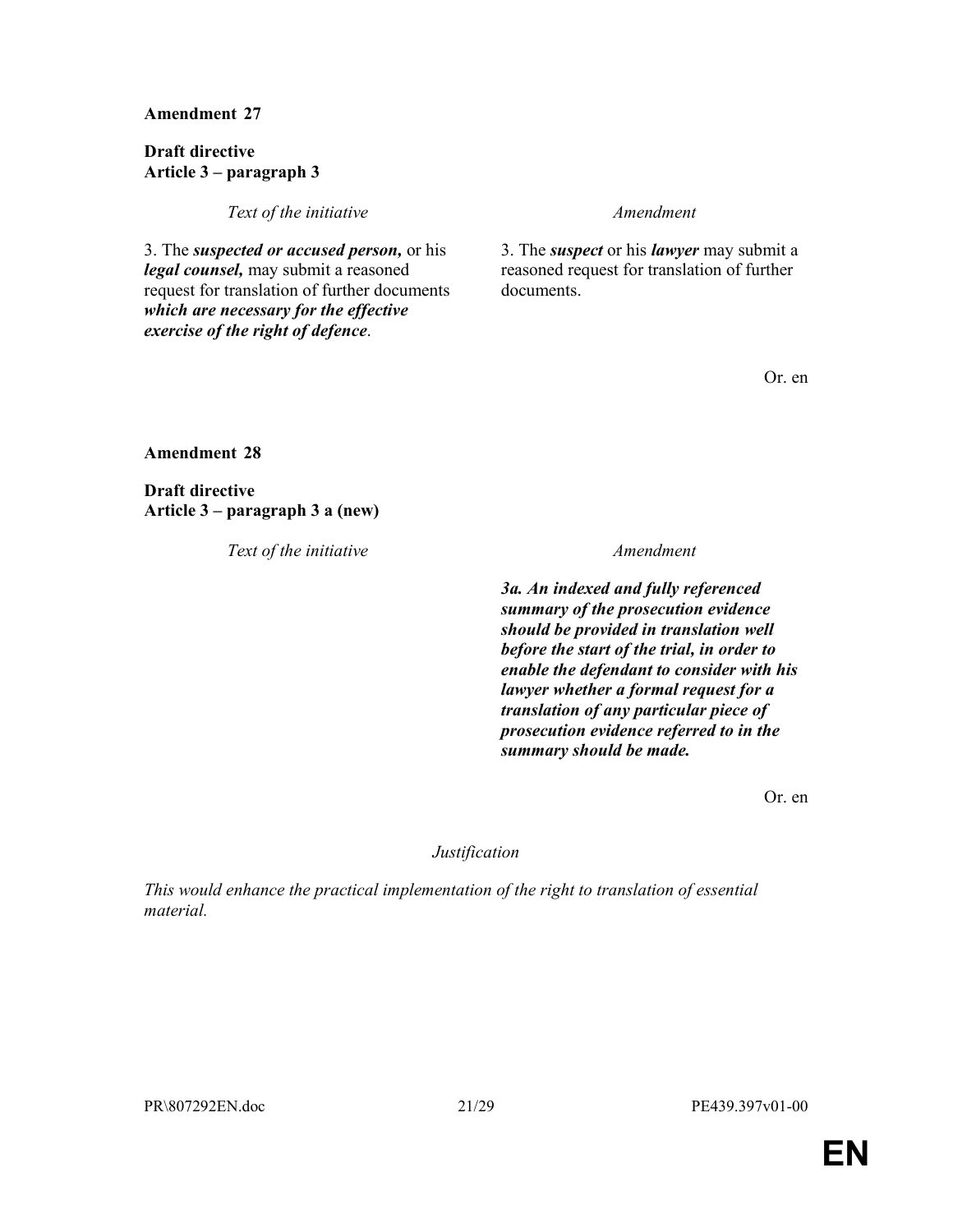#### Draft directive Article 3 – paragraph 4

### Text of the initiative Text of the initiative Amendment

4. Member States shall ensure that at some stage in the proceedings, in accordance with national law, there is the possibility of a review if translation of a document referred to in paragraphs 2 and 3 is not provided. Such review does not entail the obligation for Member States to provide for a separate mechanism in which the sole ground for review is the challenging of such finding.

4. Member States shall ensure that there is a right of appeal to a judicial authority against a decision to refuse translation of any documents referred to in paragraphs 1 2, 3 and 3a, as well as a mechanism for making complaints.

Or. en

### Justification

It is necessary to specify the availability of an appeal rather than 'possibility of review', and in the interests of justice, this must be a judicial authority. The scope of appealable refusal decisions should be widened and a complaints mechanism should be provided.

### Amendment 30

Draft directive Article 3 – paragraph 6

Text of the initiative Text of the initiative and the set of the initiative and the set of the set of the set o

6. Provided that this does not affect the fairness of the proceedings, an oral translation or an oral summary of the documents referred to in this Article may, where *appropriate*, be provided instead of a written translation.

6. Provided that this does not affect the fairness of the proceedings, an oral translation or an oral summary of the written material referred to in this Article may, by way of derogation in exceptional circumstances and subject to the appeal procedure in Article 3(4), be provided instead of a written translation, on condition that it is provided in the presence of the suspect's lawyer and that a full and permanent record is kept of such oral translation or summary.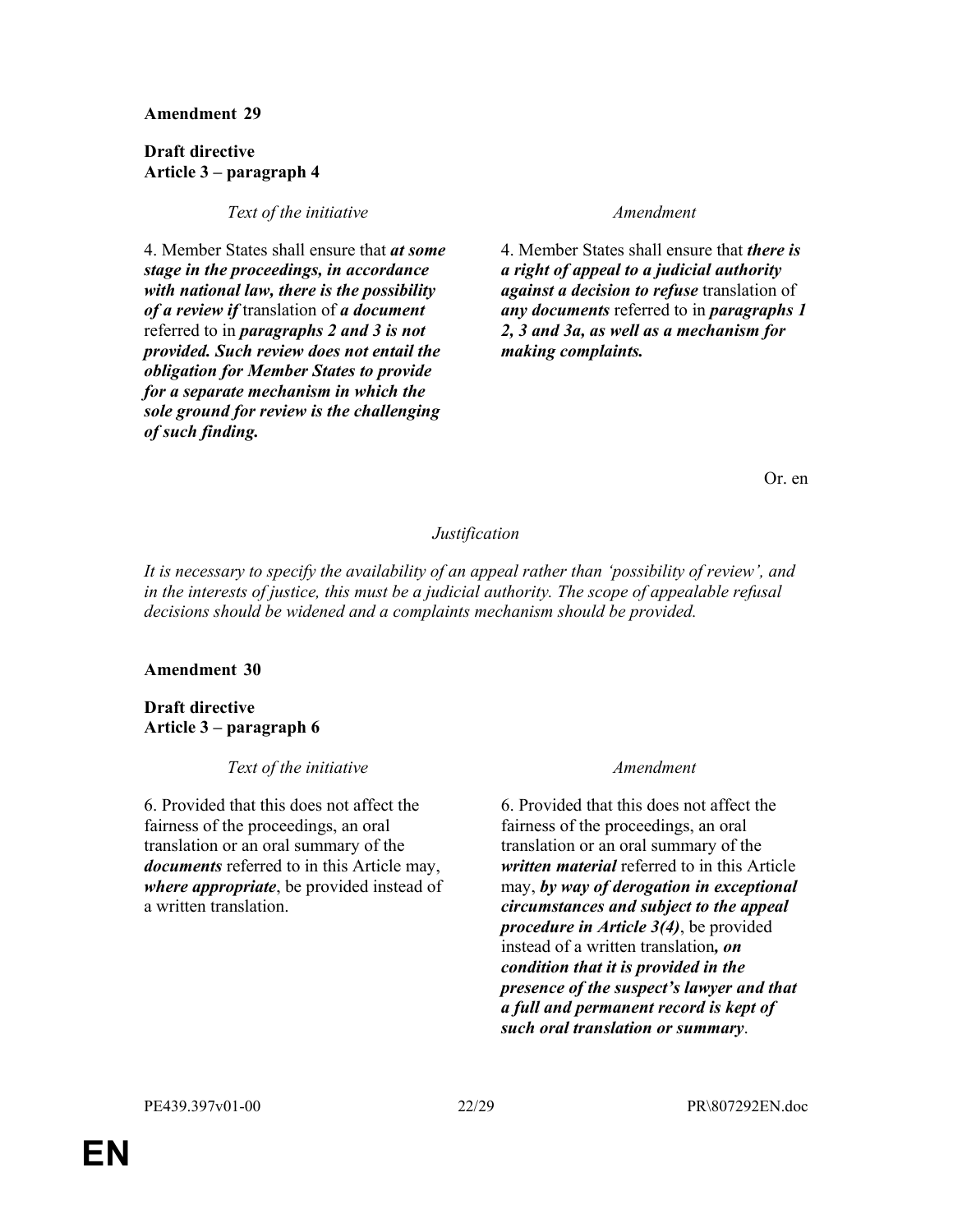### Justification

Oral summaries or translations should be exceptional and subject to safeguards including right of appeal.

### Amendment 31

Draft directive Article 3 – paragraph 7

Text of the initiative and the state of the initiative and the state of the initiative and the state of the state of the state  $A$ mendment

7. A *person* who has a right under this Article to translation of documents may, at any time, waive this right.

7. A suspect who has a right under this Article to translation of written material may, at any time, waive this right **but only** if he has received legal advice, if the waiver is unequivocal, if it was given in writing in the presence of his lawyer, and if it does not run counter to any important public interest.

Or. en

#### **Justification**

The suspect should not be able to waive rights without strong safeguards.

Amendment 32

Draft directive Article 5

### Text of the initiative Text of the initiative and the state of the initiative of the state of the state of the  $A$ mendment

Member States shall take concrete measures to ensure that the interpretation and translation provided shall be of adequate quality so that the *suspected or* accused person as well as a person subject to the execution of a European Arrest Warrant, is able to exercise his rights.

1. Member States shall take concrete measures to ensure that the interpretation and translation provided shall be of *high* quality so that the *suspect* as well as a person subject to a European Arrest Warrant *request* is able to exercise his rights.

Or. en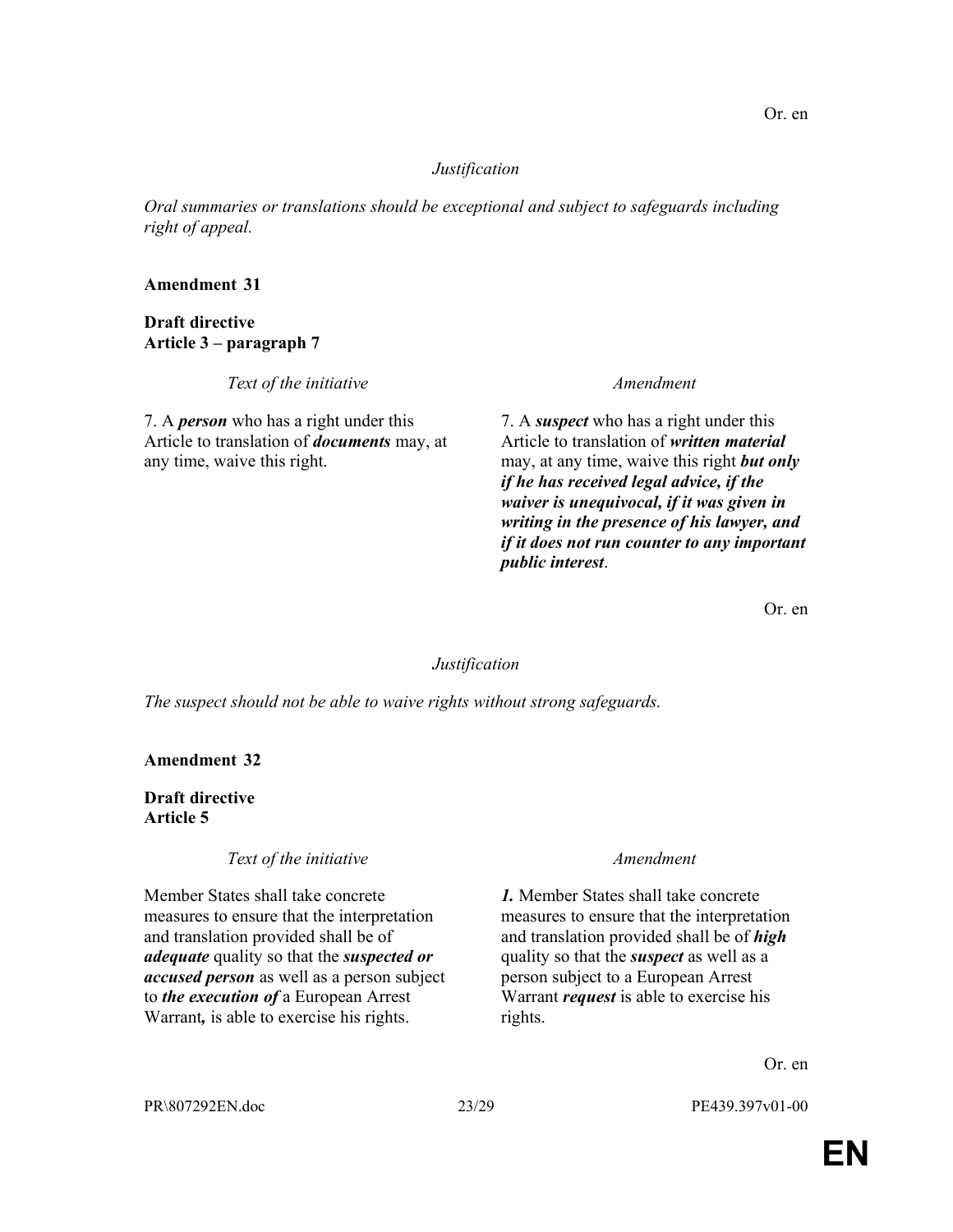### **Justification**

The linguistic services need to be of high quality in order to ensure full exercise of rights.

Amendment 33

Draft directive Article 5 – paragraph 1 a (new)

Text of the initiative and the set of the initiative and the set of the set of the initiative and the set of the  $A$ mendment

1a. Member States shall ensure that training is offered for judges, prosecutors, lawyers, police and relevant court personnel in order for them to be able to assess the suspect's linguistic needs, to ensure his ability to understand the proceedings, and to assess the quality of interpretation and translation.

Or. en

### Justification

A provision on training should be incorporated into the Directive. This clause is the counterpart to new recital 12a. The wording recognises that the training may be provided by professional bodies.

Amendment 34

Draft directive Article 5 – paragraph 1 b (new)

Text of the initiative Text of the initiative Amendment

1b. In order to guarantee a high standard of interpretation and translation and efficient access to it, Member States shall ensure that a system of training, qualification and accreditation of translators and interpreters for legal work is in place, and that a national register of independent professional translators and interpreters who are so qualified is established and available to lawyers and relevant authorities, including on a cross-

PE439.397v01-00 24/29 PR\807292EN.doc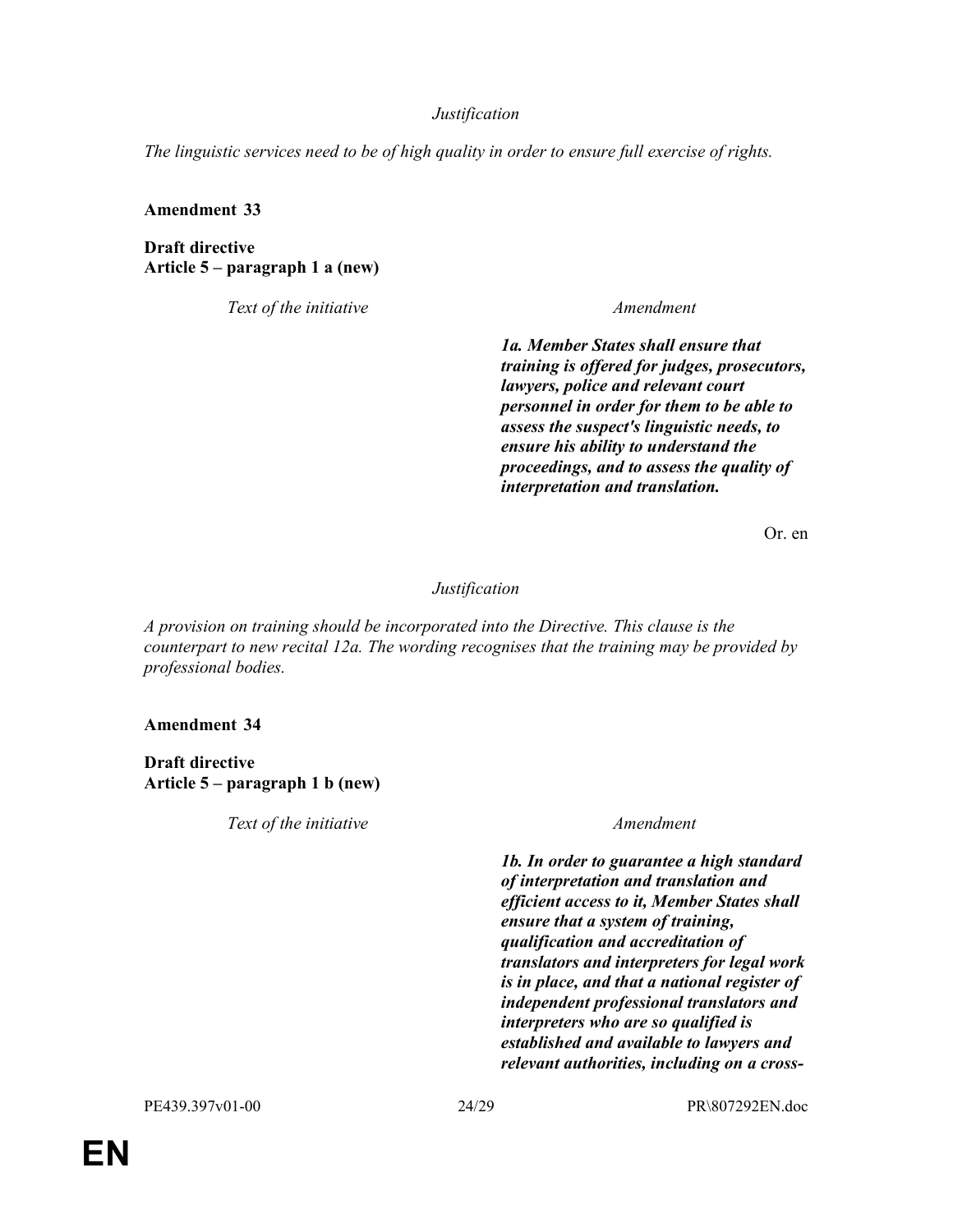### border basis.

Or. en

### Justification

Member States must take concrete steps to ensure that the services of professional interpreters and translators are available, with systems of training, qualification and registration of practioners.

Amendment 35

Draft directive Article 5 a (new)

Text of the initiative and the state of the initiative and the state of the initiative and the state of the state of the state  $A$ mendment

Article 5a Deadlines

Any procedural deadlines shall take account of the time needed for translation and interpretation.

Or. en

Justification

Unless procedural deadlines take account of interpretation and translation requirements, the fairness of the proceedings could be prejudiced.

Amendment 36

Draft directive Article 5 b (new)

Text of the initiative and the state of the initiative and the state of the initiative and the state of the state of the state  $A$ mendment

Article 5b Recordings

Member States shall ensure that when interviews with the suspect have been conducted by police or prosecutors with the aid of an interpreter, or when an oral translation or oral summary of written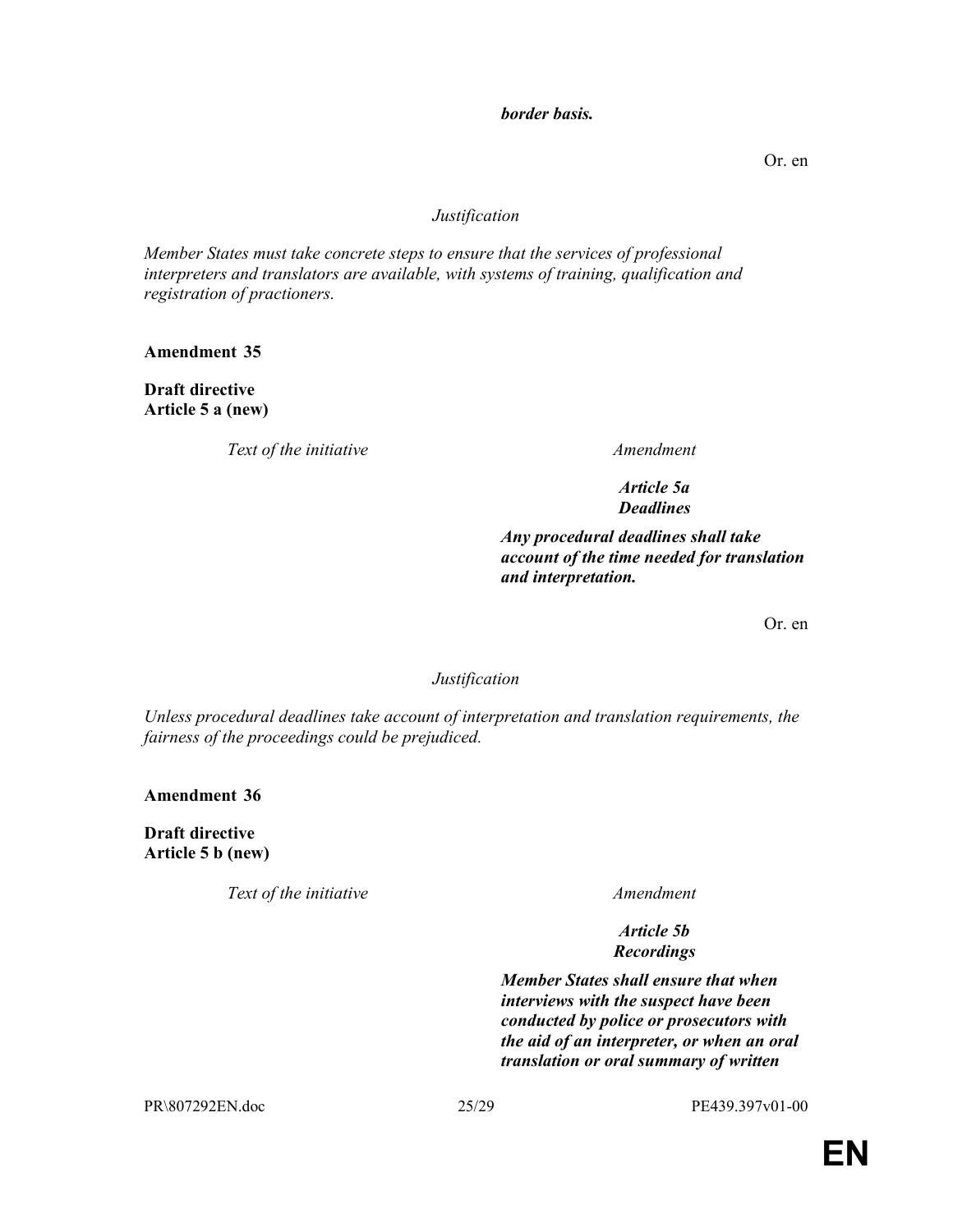material is provided pursuant to Article 3(6) or when there is a waiver of rights pursuant to Article 3(7), an audio and a video recording are made which shall be provided to any party in the event of a dispute.

Or. en

### Justification

It is vital in the case of appeals or disputes that the quality and reliability of the interpretation or oral translation, or sound basis of a waiver, can be checked through access to recordings.

### Amendment 37

 $\overline{\phantom{a}}$  , where  $\overline{\phantom{a}}$  , where  $\overline{\phantom{a}}$ 

Draft directive Article 7 – paragraph 1 – subparagraph 1

Text of the initiative and the set of the initiative and the set of the set of the initiative and the set of the  $A$ mendment

Member States shall take the necessary measures to comply with the provisions of this Directive by…….. at the latest.<sup>\*</sup>

 $*$  OJ: Please insert a date 30 months after the publication of this Directive in the Official Journal.

Member States shall take the necessary measures to comply with the provisions of this Directive by……..\* at the latest.

 $*$  OJ: Please insert a date *two years* after the *entry* into force of this Directive.

\_\_\_\_\_\_\_\_\_\_\_\_\_\_\_\_\_\_\_\_

Or. en

Justification

This is the normal timetable for transposition of Directives.

Amendment 38

Draft directive Article 8

Text of the initiative Text of the initiative and the state of the initiative of the state of the state of the  $A$ mendment

The Commission shall, by ...........<sup>\*</sup>, submit a report to the European Parliament and to the Council, assessing the extent to

The Commission shall, by ...........<sup>\*</sup>, submit a report to the European Parliament and to the Council, assessing the extent to

PE439.397v01-00 26/29 PR\807292EN.doc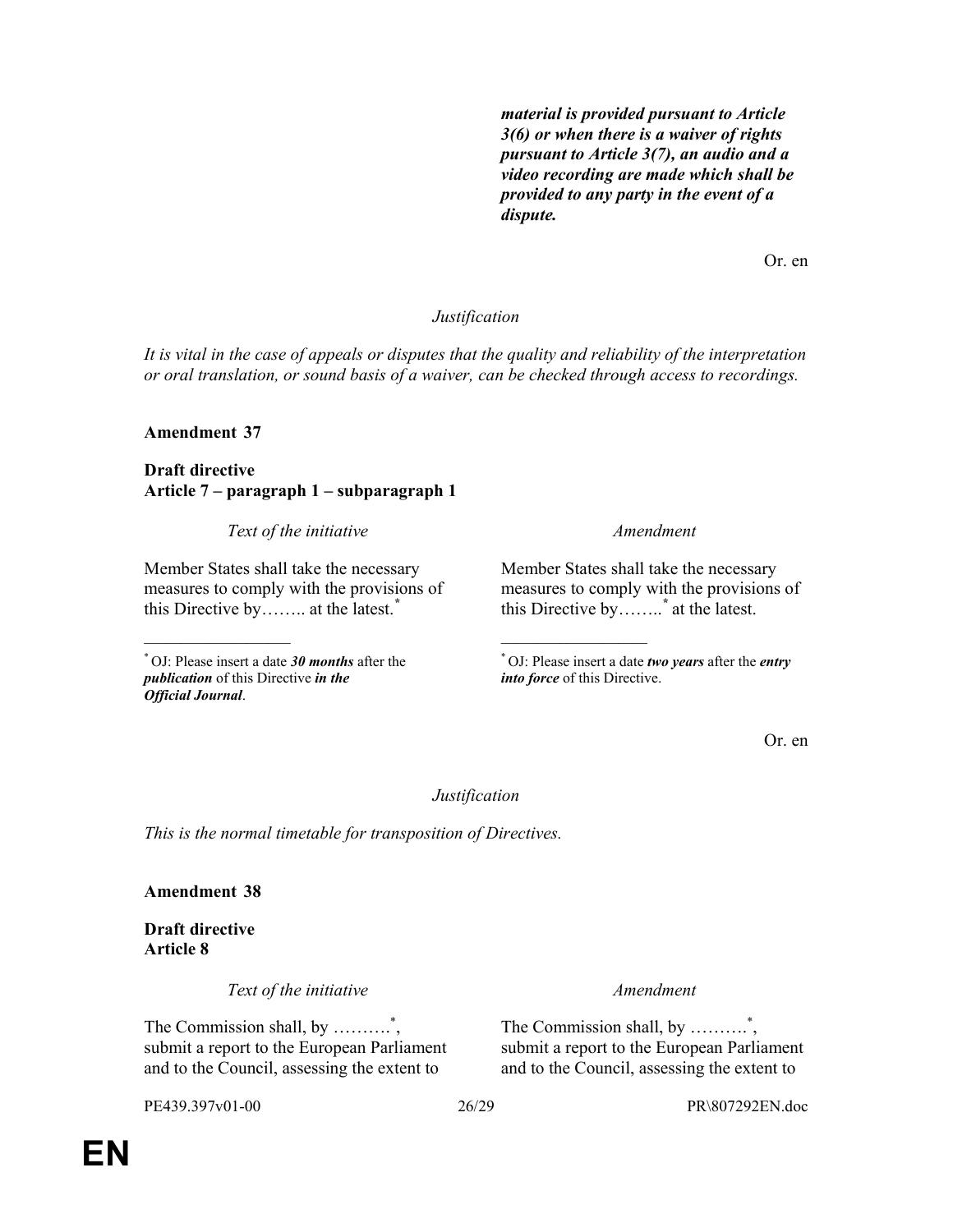which the Member States have taken the necessary measures in order to comply with this Directive, accompanied, if necessary, by legislative proposals.

 $*$  OJ: Please insert a date 30 *months* after the publication of this Directive in the Official Journal.

 $\frac{1}{2}$  ,  $\frac{1}{2}$  ,  $\frac{1}{2}$  ,  $\frac{1}{2}$  ,  $\frac{1}{2}$  ,  $\frac{1}{2}$  ,  $\frac{1}{2}$  ,  $\frac{1}{2}$  ,  $\frac{1}{2}$  ,  $\frac{1}{2}$ 

which the Member States have taken the necessary measures in order to comply with this Directive, accompanied, if necessary, by legislative proposals to improve the safeguards for fair proceedings which it provides.

\_\_\_\_\_\_\_\_\_\_\_\_\_\_\_\_\_\_\_\_

Or. en

<sup>\*</sup> OJ: Please insert a date three years after the entry into force of this Directive.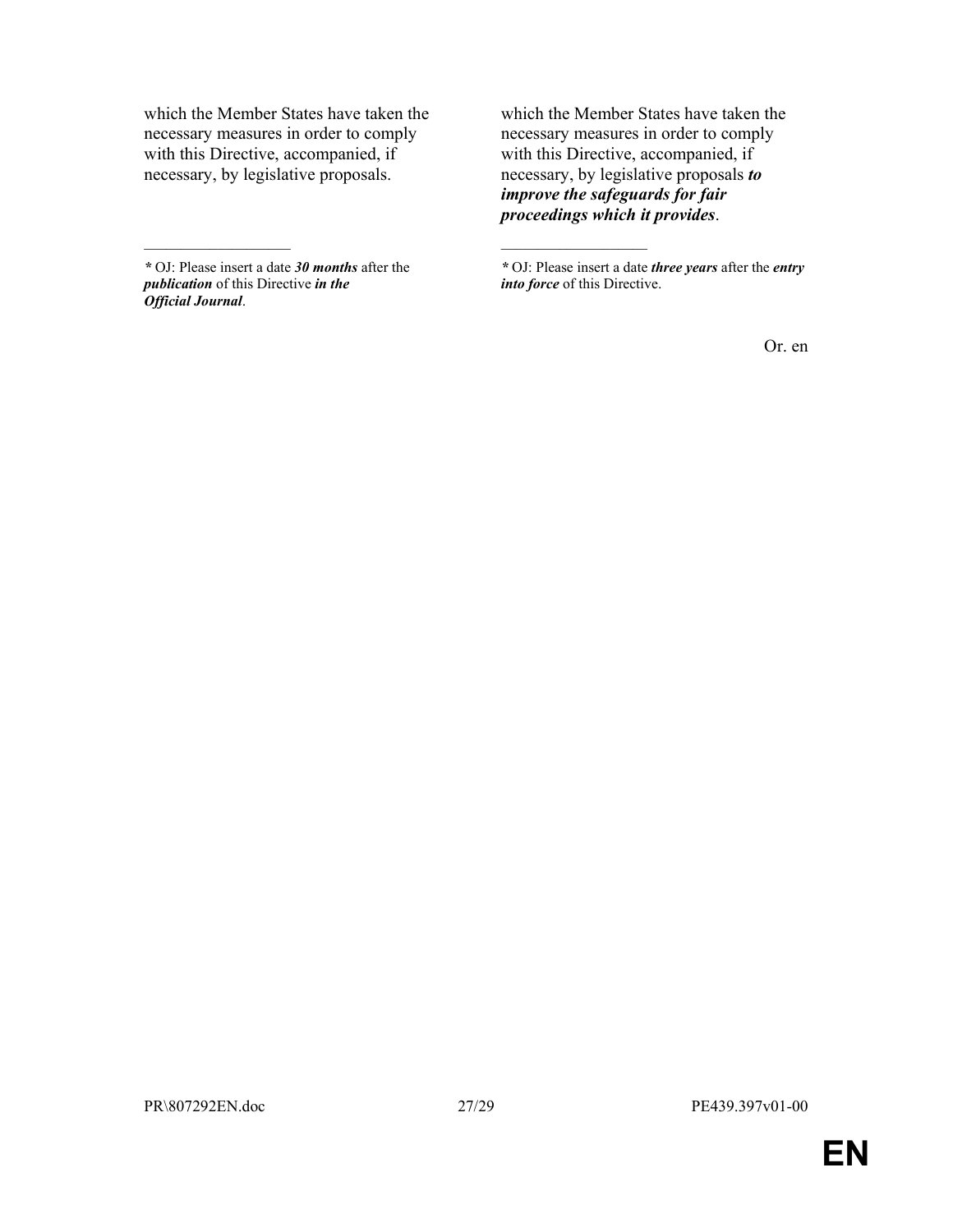# EXPLANATORY STATEMENT

In 2004 the Commission made a proposal for a Council Directive on procedural rights in criminal proceedings throughout the EU (COM (2004) 348), covering a reasonably wide set of matters. The Parliament strongly supported the proposal, agreeing with the Commission that trust between Member States in the field of judicial cooperation would be greatly enhanced by harmonised rights for individuals in investigations and judicial proceedings.

However negotiation in the Council on this wide measure was abandoned in 2007 due to the failure of Member States to reach agreement. The Swedish Presidency in the second half of 2009 revived efforts in the form of an overall 'Roadmap' (OJ C 295, 4.12.2009, p1) for strengthening procedural rights of suspected and accused persons in criminal proceedings, which outlined a step-by-step approach rather than a single comprehensive measure.

The European Council welcomed the adoption by the Council of the Roadmap, of which the 5 measures envisaged are those within the scope of the 2004 proposal: rights to translation and interpretation; the right to information on rights and about the charges (a 'Letter of Rights'); the right to legal advice and legal aid; communication with consular authorities and third parties such as employers, family or friends; and the right of vulnerable defendants to specific support and safeguards. In addition, a Green paper on pre-trial detention is foreseen.

In the Stockholm Programme the European Council invited the Commission to put forward the proposals foreseen in the Roadmap for its swift implementation, to examine further elements of minimum procedural rights for accused and suspect persons, and to assess whether other issues for instance the presumption of innocence needs to be addressed, to promote better cooperation in this area.

In July 2009 the Commission proposed as the first Roadmap measure a Council framework decision (COM(2009)338) devoted exclusively to the right to interpretation and to translation in criminal proceedings. The European Parliament was consulted and a draft report was produced by the present rapporteur  $(2009/0101 - PR/793491 - PE 430.359v01-00)$ , but this was not progressed due to the coming into force of the Lisbon treaty. In a regrettably minimalist approach to democratic engagement, the European Parliament was consulted neither on the Roadmap nor on the Resolution concerning practical implementation of the language rights Framework Decision.

For practical reasons, the Commission was not in a position in December 2009 to make an early proposal for a Directive on language rights and thus this was done by a group of Member States (PE-CONS 1/10), with the content reflecting the agreement of the 27 governments in October 2009 on the framework decision in the context of the then unanimity requirement.

### Position of the rapporteur

EU criminal and judicial cooperation is developing in an unbalanced way, with more priority being given to the needs of prosecution and law enforcement than to the rights of the defence, and the lack of firm procedural safeguards for individuals subjected to judicial systems they